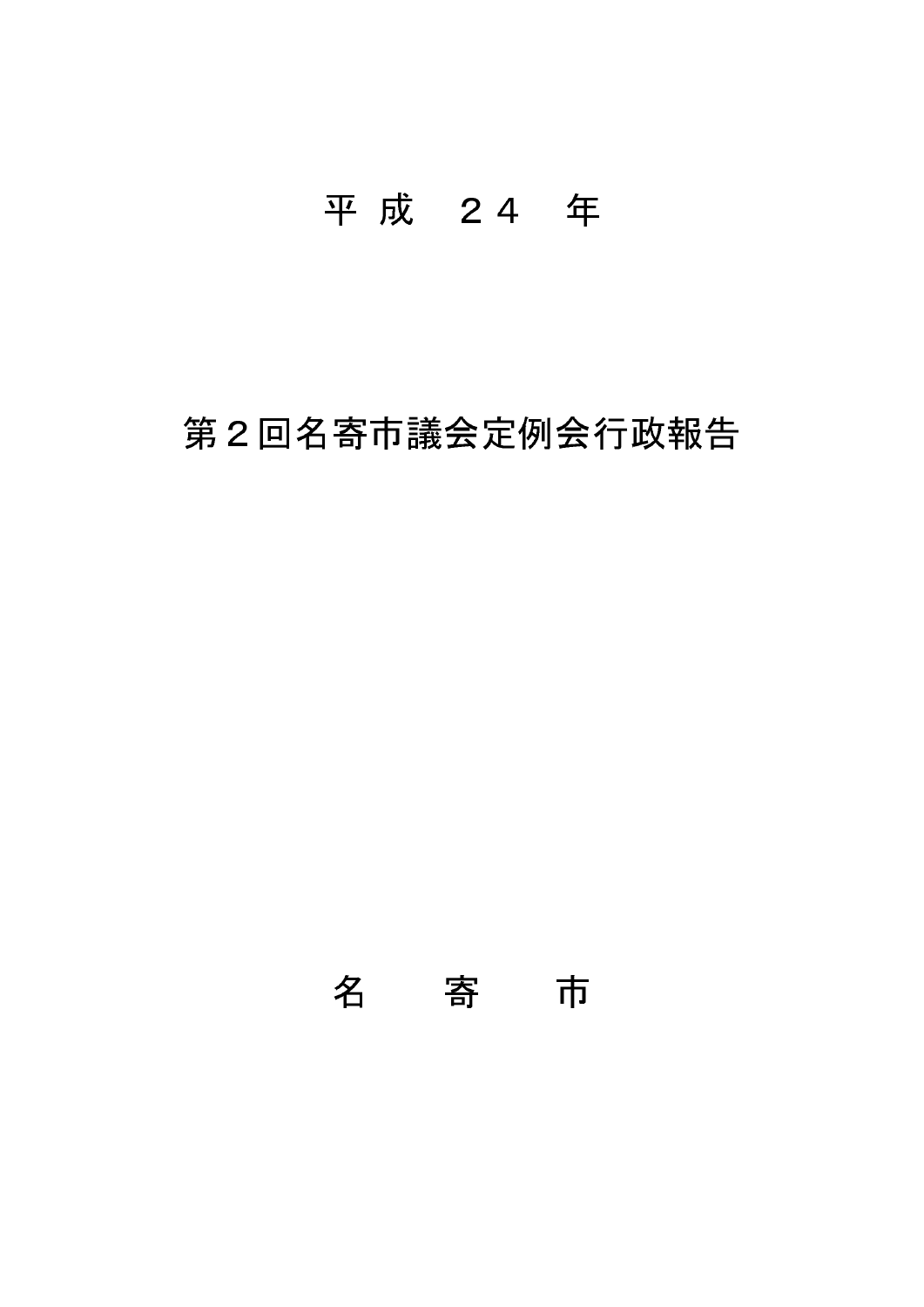| 平成 23 年度の決算概要           |    |
|-------------------------|----|
| "市民と行政との協働によるまちづくり"     | 3  |
| ・人権尊重と男女共同参画社会の形成       | 3  |
| ・情報化の推進                 | 3  |
| ・交流活動の推進                | 4  |
| ・広域行政の推進                | 5  |
| ・効率的な行政運営               | 5  |
| "安心して健やかに暮らせるまちづくり"     | 6  |
| ・地域医療の充実                | 6  |
| ・子育て支援の推進               | 8  |
| ・障がい者福祉の推進              | 9  |
| "自然と環境にやさしく快適で安全なまちづくり" | 9  |
| ・循環型社会の形成               | 9  |
| ・消防                     | 10 |
| ・住宅の整備                  | 11 |
| ・都市環境の整備                | 12 |
| ・上水道・簡易水道の整備            | 12 |
| ・下水道・個別排水の整備            | 13 |
| ・道路の整備                  | 13 |
| ・総合交通体系                 | 13 |
| ・雪を活かし雪に強いまちづくりの推進      | 14 |
| "創造力と活力にあふれたまちづくり"      | 15 |
| ・農業・農村の振興               | 15 |
| ・林業の振興                  | 18 |
| ・商工業の振興                 | 18 |
| ・雇用の安定                  | 20 |
| ・観光の振興                  | 21 |
| "心豊かな人と文化を育むまちづくり"      | 24 |
| ・小中学校教育の充実              | 24 |
| ・食育の推進                  | 26 |
| ・生涯学習社会の形成              | 26 |
| ・地域文化の継承と創造             | 28 |
| ・家庭教育の推進                | 29 |
| ・生涯スポーツの振興              | 29 |
| ・青少年の健全育成               | 30 |
| ・大学教育の充実                | 31 |

Ξ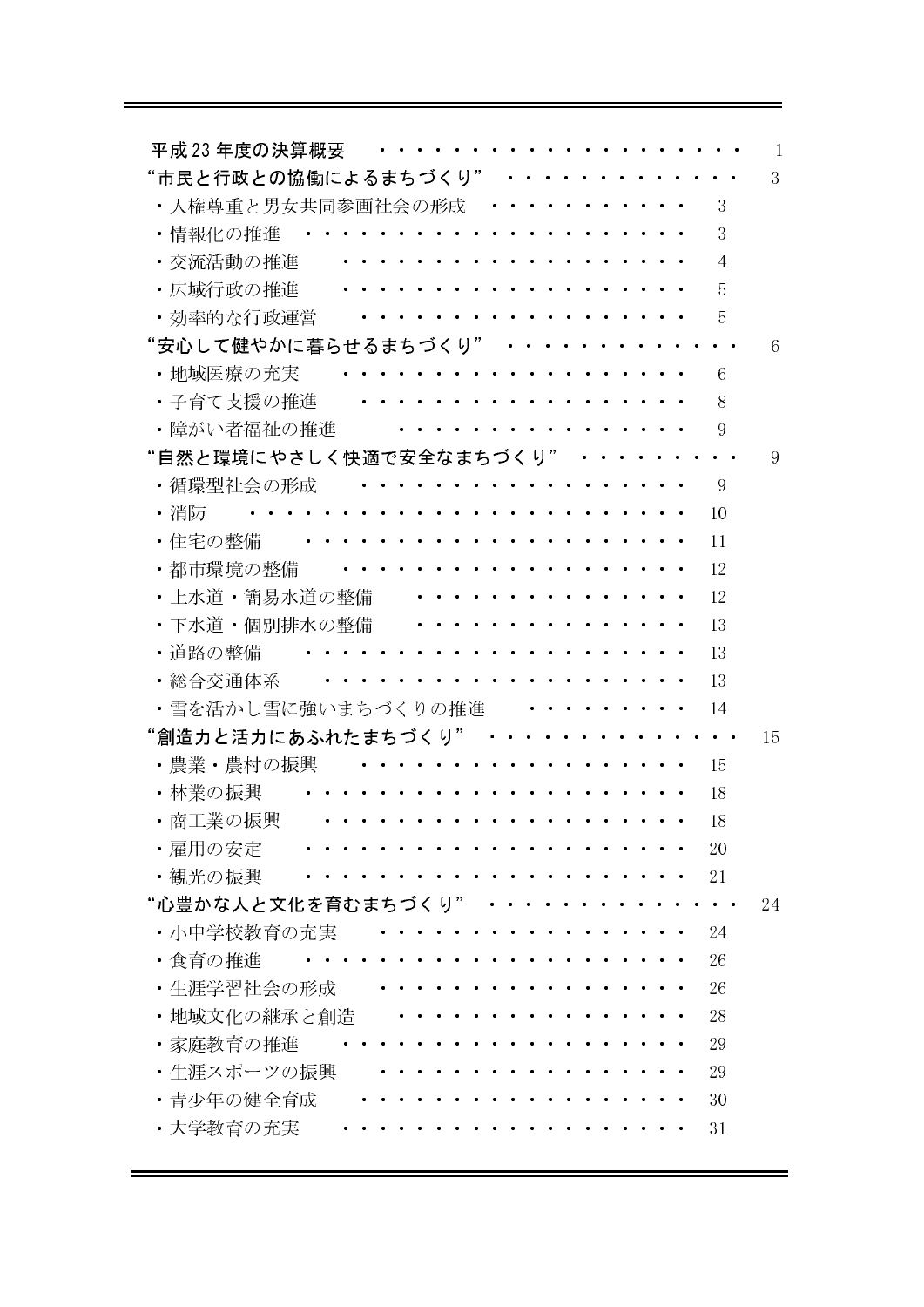本日、平成24年第2回定例会の開会にあたり、これまでの主な行 政事項について、その概要をご報告申し上げます。

# 平成23年度の決算概要

はじめに、企業会計を除いた平成23年度の各会計決算の概 要を申し上げます。

5月31日をもって出納閉鎖となる一般会計及び特別会計の 決算については、今後、計数整理を行うことから、ここでは、 概要について申し上げます。

一般会計については、繰り越しすべき財源を除いて、概ね 3億2千万円の黒字となる見込みです。

歳入では、東日本大震災に配慮し、特別交付税の交付割合 が据え置かれたため予算額を上回ったことと、歳出では、各 費目における歳出削減など不用額が主な要因と思われます。

国民健康保険特別会計の保険事業勘定については、基金を 4.529万4千円取り崩したことなどもあり、概ね4千万円の黒字 となる見込みです。

介護保険特別会計の保険事業勘定については、介護給付費 負担金などが概ね1億円超過交付されたものの、本年度の償還 を見込み、財源調整的に介護給付費準備基金を1億2,226万

 $-1 -$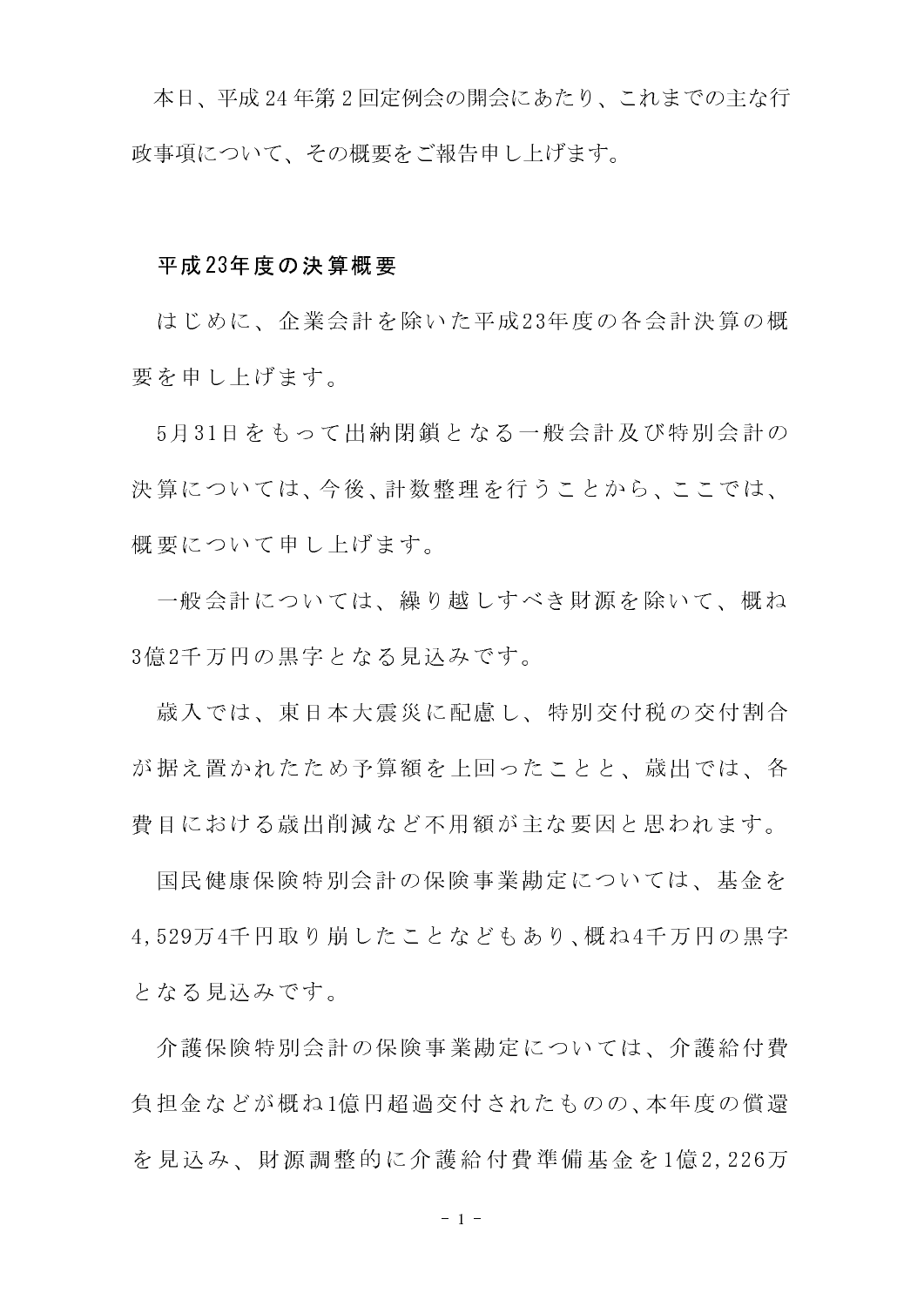1千円積み立てたことにより、概ね2千万円の黒字となる見込 みです。

国保・介護の保険事業勘定を除く特別会計については、一 般会計繰入金で調整しますので、収支同額となる見込みです。

次に、基金の状況について申し上げます。

一般会計における5月末現在の基金の残高は、54億2.261万 円となりました。

当初予算の段階では、取崩しを3億9,783万9千円予定してい ましたが、決算剰余金を含めた積立と歳出の抑制などによる 積戻し、減債基金、大学振興基金など将来を見据えた積立や、 施設の老朽化などへの対応のため、公共施設整備基金への積 立を実施したことにより、前年度と比べ7億7,903万円の増と なりました。

このうち、財政調整に活用できる基金は概ね2億1千万円の 増となる見込みです。

主な基金の残高は、財政調整基金9億4,071万円、減債基金 8億9.442万円、公共施設整備基金6億4.231万円、地域福祉基 金1億2,856万円、地方交通確保基金1億6,203万円、合併特例 振興基金12億3,160万円となっています。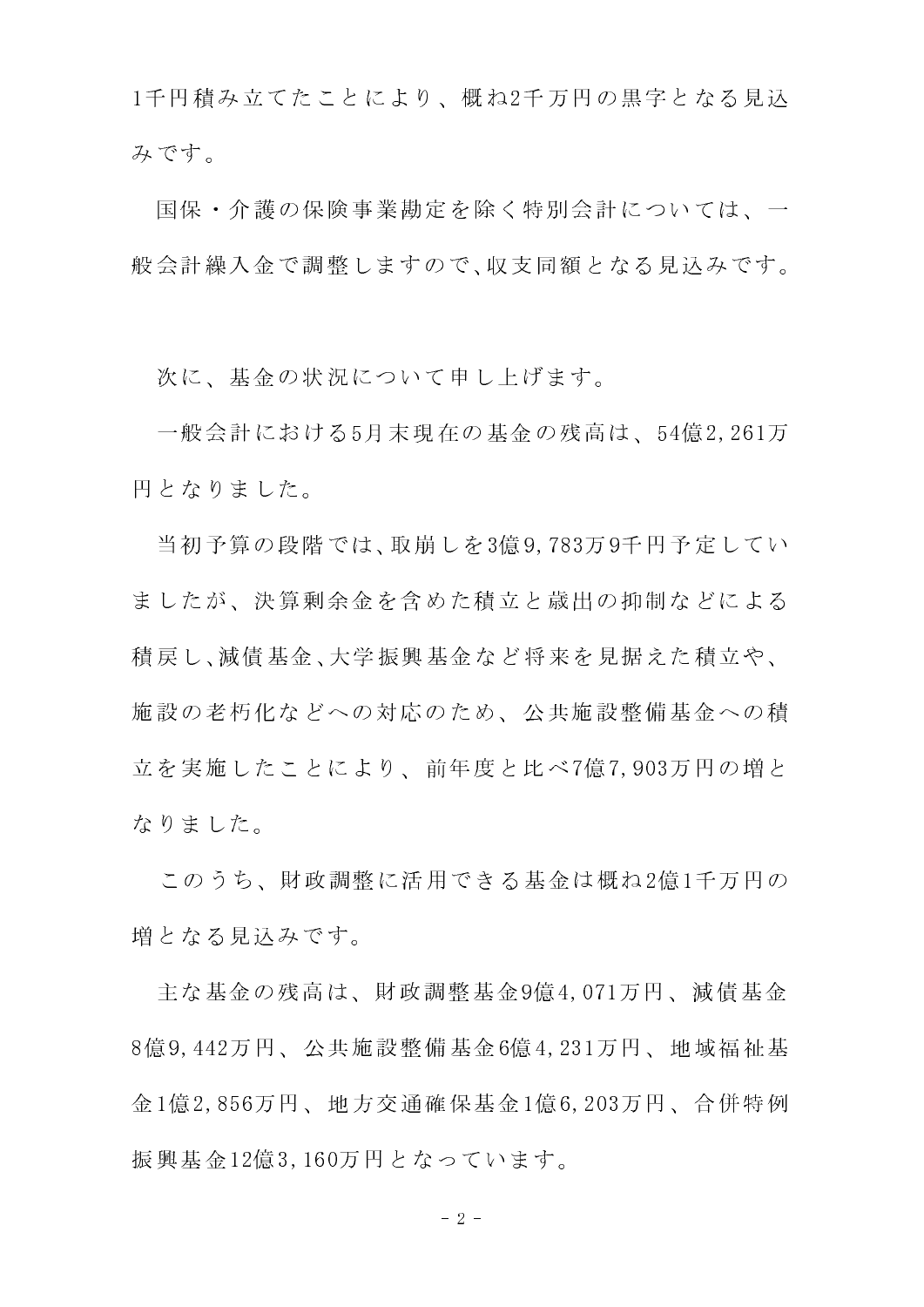このほか、特別会計で、国民健康保険支払準備金基金1億 8,688万円、介護給付費準備基金2億7,496万円となっています。

これらの基金については、今後も有効かつ適切に活用し、健全な 財政運営に努めてまいります。

# "市民と行政との協働によるまちづくり"

# 人権尊重と男女共同参画社会の形成

次に、人権啓発活動について申し上げます。

本年実施する、法務省人権擁護局の人権啓発活動地方委託事業に ついては、ラッピングバスの運行、講演会などを予定しています。 学校や家庭など日常生活の中で人権意識が育まれるよう、事業の推 進に努めてまいります。

# 情報化の推進

次に、TVh名寄中継局について申し上げます。

平成元年の放送開始から、市民要望の高いTVh名寄中継局の開 局については、TVhが本年4月6日付で国の「デジタル中継局整 備支援事業」の内示を受けており、また、本市をはじめ同中継局の カバーエリアとなる士別市、美深町、下川町の地元 4 自治体協議も 整いましたので、順調に推移すれば、年内に視聴可能となる予定で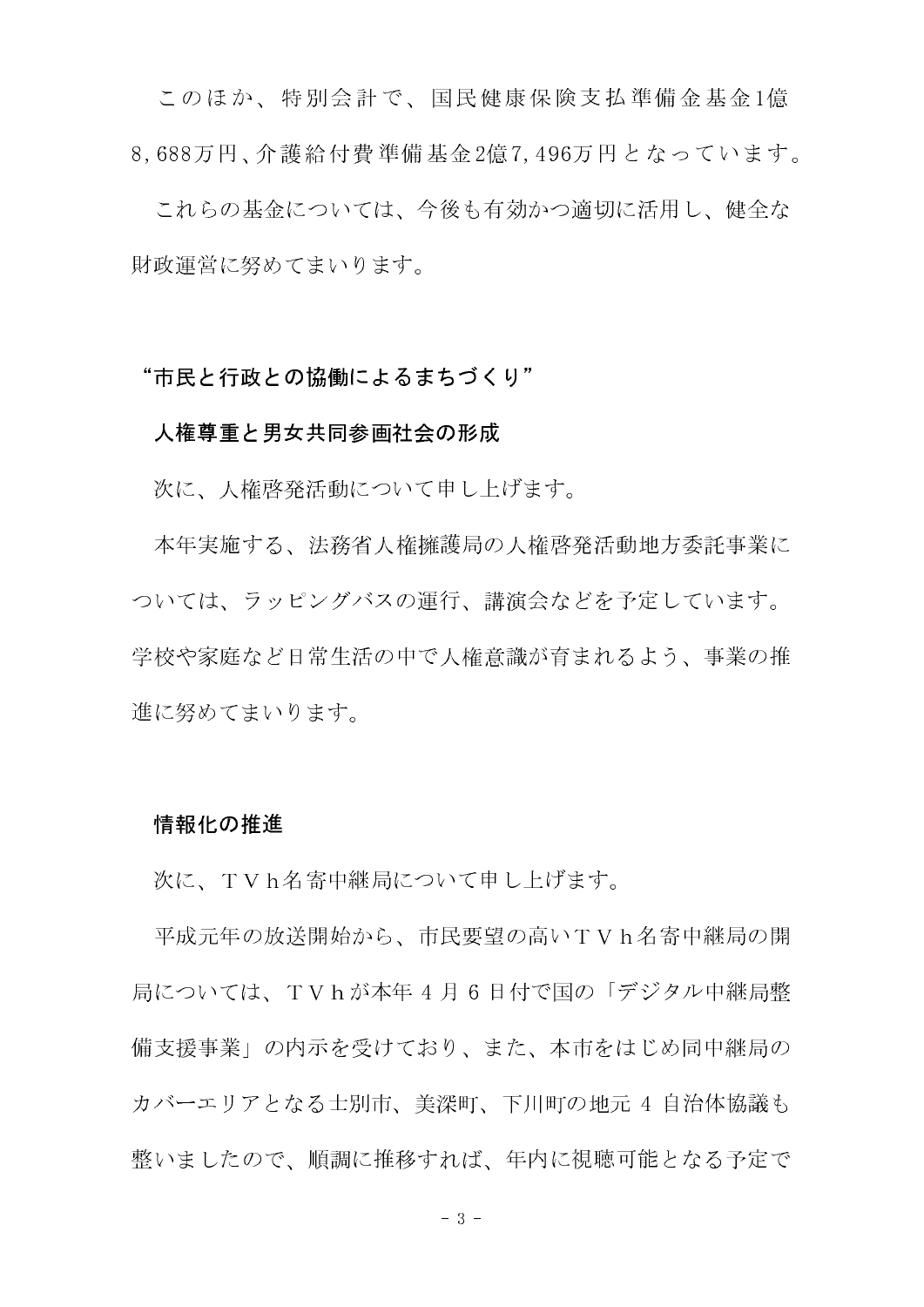なお、これに必要な補正予算などについて、本定例会でご審議を お願いいたします。

# 交流活動の推進

次に、交流活動の推進について申し上げます。

国際交流については、姉妹都市カナダ国カワーサレイクス市リン ゼイとの交流では、6月に派遣する市民訪問団及び7月から9月に実施 する交換学生2人が決定しました。また、友好都市ロシア連邦ドーリ ンスク市との交流でも、友好市民訪問団を派遣することが友好委員 会総会で決定されました。

国内交流については、東京都杉並区では都市交流実行委員会、山 形県鶴岡市藤島では友の会総会がそれぞれ開催され、人的交流や特 産品販売のほか、交流人口の拡大を目指した事業展開などが決定さ れました。

また、「スクラム支援会議」に伴う南相馬市への支援事業の一環と して、7月21日から29日までの日程で、40人の子どもたちの受け 入れ事業を実施することとなりました。放射能ストレスの解消や、 本市の子どもたちとの交流など、名寄の夏を楽しんでいただける内 容を検討してまいります。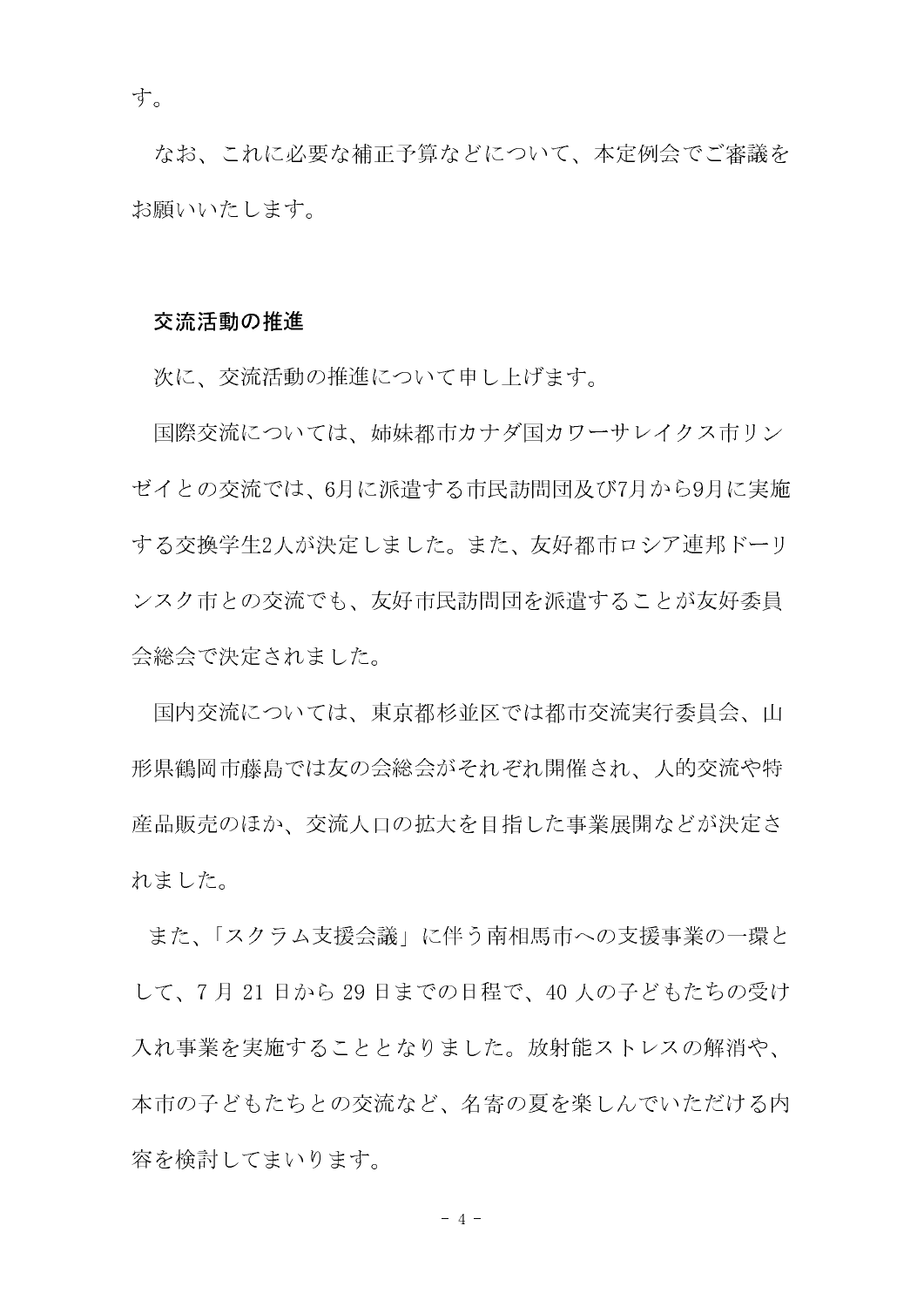交流居住の推進については、民間団体と市が連携・協力して移住 促進及び地域の振興にオール名寄で取り組むため、4月26日「名寄 市移住促進協議会」を設立し、首都圏等プロモーション活動や、ホ ームページ上での空き家・空き住宅情報の提供のほか、お試し名寄 移住体験事業などを実施してまいります。

#### 広域行政の推進

次に、広域行政の推進について申し上げます。

本年度から、天塩川周辺地域が主体となり上川、留萌、宗谷の総 合振興局などとも連携し、天塩川流域連携事業に取り組んでまいり ます。

天塩川周辺13市町村で「テッシ・オ・ペッ賑わい創出協議会」を 設立し、天塩川の魅力を発信するセミナー、東京都杉並区をターゲ ットとした移住モニターツアー、フェイスブックの開設、イメージ キャラクターの作成などに取り組み、「北海道遺産」である天塩川 とその周辺地域に暮らす市町村の魅力を発信してまいります。

# 効率的な行政運営

次に、効率的な行政運営について申し上げます。

本年4月に「新・名寄市行財政改革推進計画」の「後期基本計画」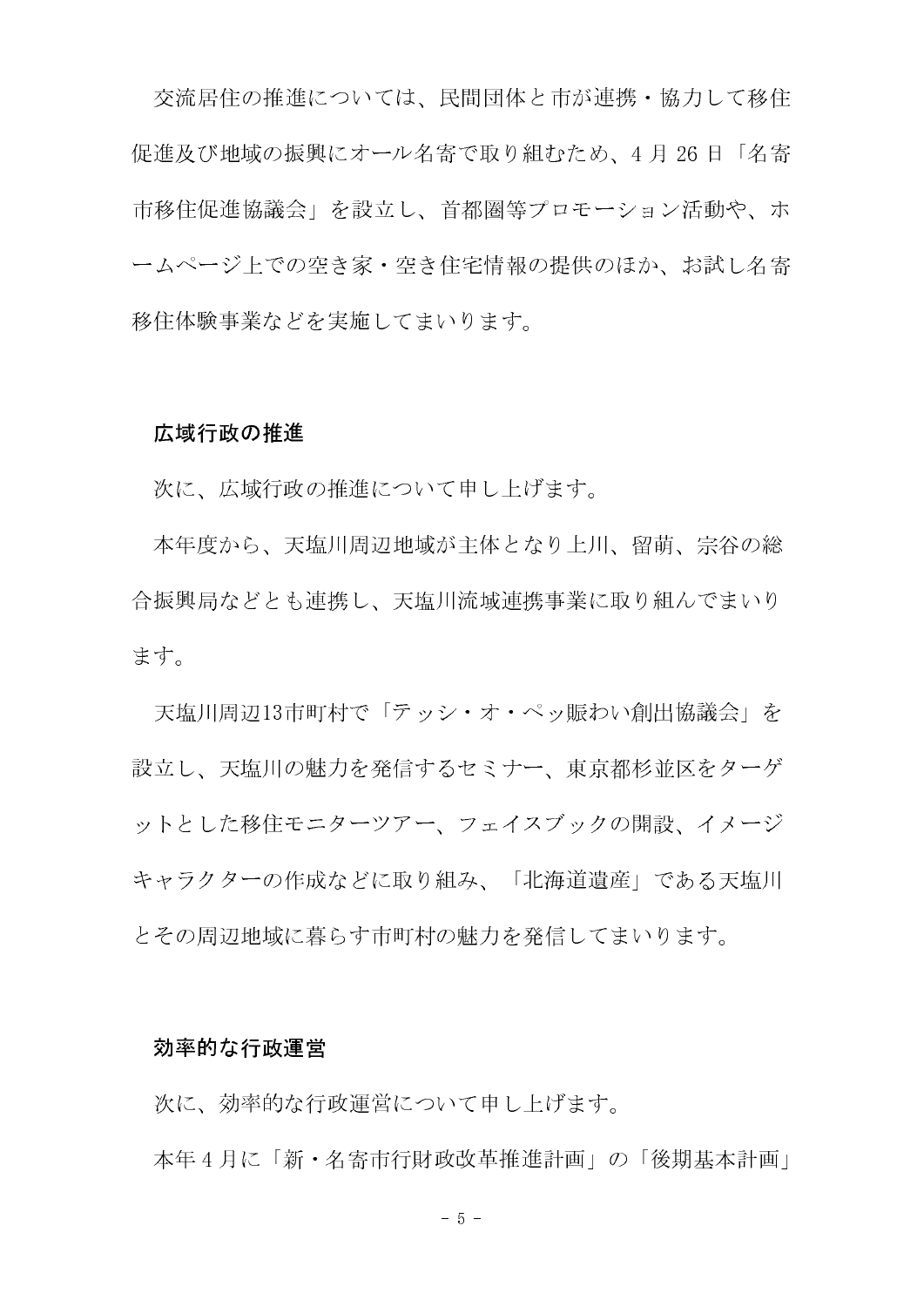及び「後期実施計画」を策定しましたので、今後、総合計画と一体 的に進めてまいります。

本年度は、5 月 9 日に行財政改革推進実施本部を設置し、実施本部 内に「組織機構検討部会」「事業等見直し検討部会」の2部会を設置 して協議を進めてまいります。

組織のスリム化については、各職場から意見集約を行い、課・係 の統廃合や事務事業の見直しなどを行います。また、使用料につい ては、新基準を平成28年度までに策定するため各種調査などを行い、 準備を進めてまいります。

# "安心して健やかに暮らせるまちづくり"

#### 地域医療の充実

次に、病院事業について申し上げます。

平成23年度の運営概要については、取扱い患者数が入院で10万 636人、外来で21万6,326人となり、前年度と比較して、入院で5,496 人の減少、外来で2万3,082人の減少となりました。

収支については、病院事業収益で70億9,650万6千円、病院事業 費用で73億8,823万円となり、差引き2億9,172万4千円の単年度 純損失を計上しての決算となりました。

収益の主な内訳では、入院収益が前年度と比較して 4,871 万1千

 $-6 -$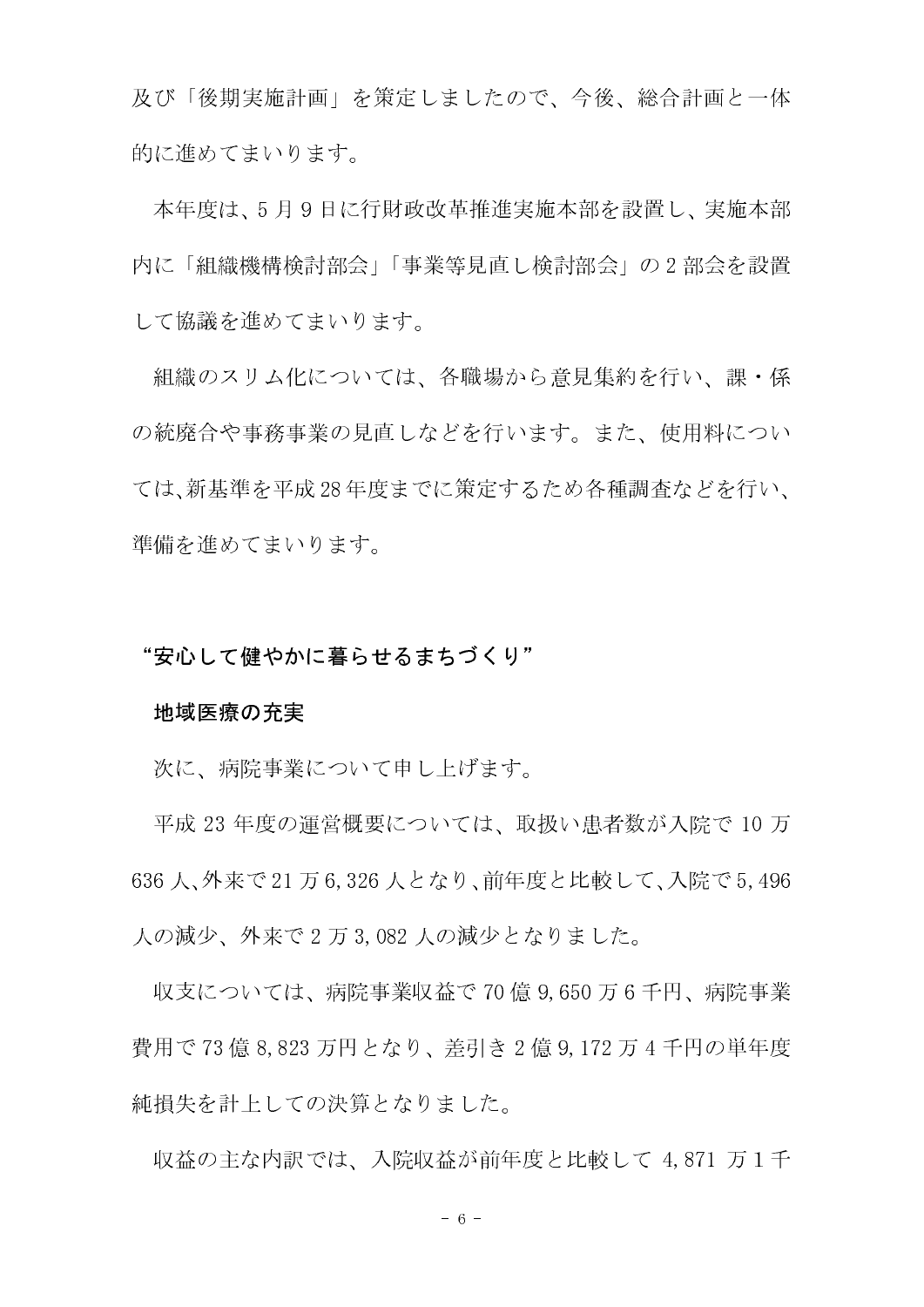円の減収となり、外来収益も6,083万1千円の減収となりました。

一方、費用の主な内訳では、給与費が前年度と比較して、臨時職 員を含めた常勤換算で40人の増員となったことから1億6,161万円 の増加となり、材料費では薬品の節減により、2,452万7千円の減少 となりました。

本年度の診療体制については、診療科 21 科に医師 51 人と研修医 7 人の合計 58 人を配置、他に 60 人の医療技術スタッフと 270 人の看 護スタッフにより地域住民の健康増進に努めてまいります。

地方においては、拠点病院への医師の集約化・重点化が図られて いますが、当院では、休診していた消化器内科に常勤医3人が派遣 され、循環器内科、麻酔科には常勤医各1人が増員されました。

地域医療再生計画については、精神科病棟改築事業で基本設計の 確定作業を進め、診療情報ネットワーク整備事業では、関連病院と の調整に取り組んでいます。

病院運営を取り巻く環境は、年々厳しさを増していますが、今後 も、診療体制の充実に努めるとともに、収益の確保と費用の抑制を 図り、病院事業の健全経営に努力してまいります。

次に、風連国保診療所について申し上げます。

平成23年度の外来患者数は延べ1万3,943人で、前年度と比較し

 $-7 -$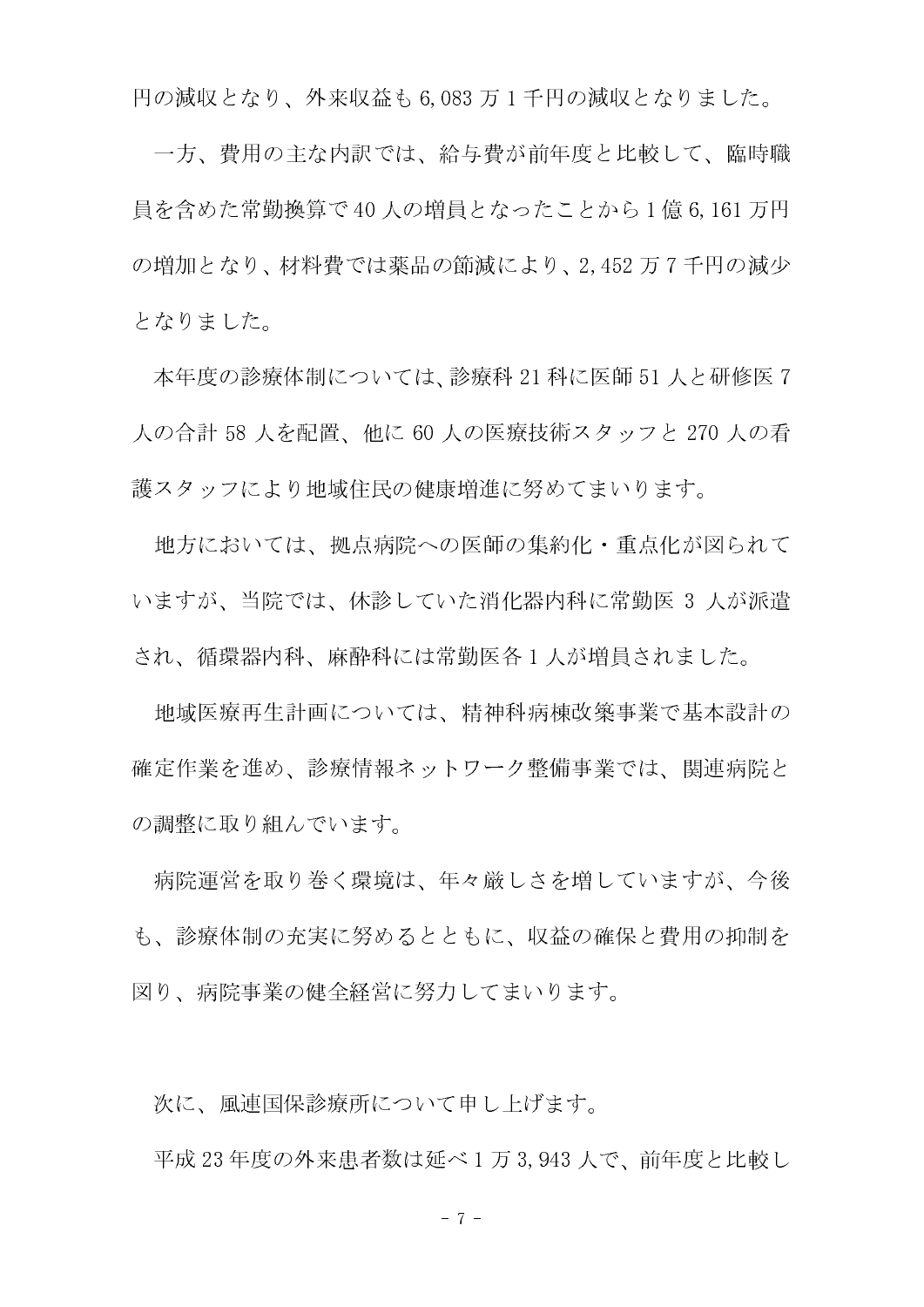て5.6パーセント、741人の増となりました。

また、市内の特別養護老人ホーム 2 カ所、高齢者施設、在宅患者 への往診、看取りなどの診療業務においても増加が見込まれること から、7月1日付けで医師1名を招聘し、名寄市立総合病院をはじめ とした地域の医療機関と連携を密にし、市民が安心して暮らせる医 療体制の充実を目指してまいります。

# 子育て支援の推進

次に、子育て支援の推進について申し上げます。

次代の社会を担う子どもの健やかな成長を支援するため、中学校 修了前の子どもを養育している方に支給されてきた「子ども手当」 は、4月から「児童手当」に名称が変わりました。

支給額については「子ども手当」と同額ですが、平成24年6月分 から所得制限が導入され、限度額以上の場合、児童手当は支給され ませんが、特例的な給付として、児童1人につき月額5千円が支給 されることとなりました。

今後も、制度の周知を図るとともに適切な給付に努めてまいりま 寸。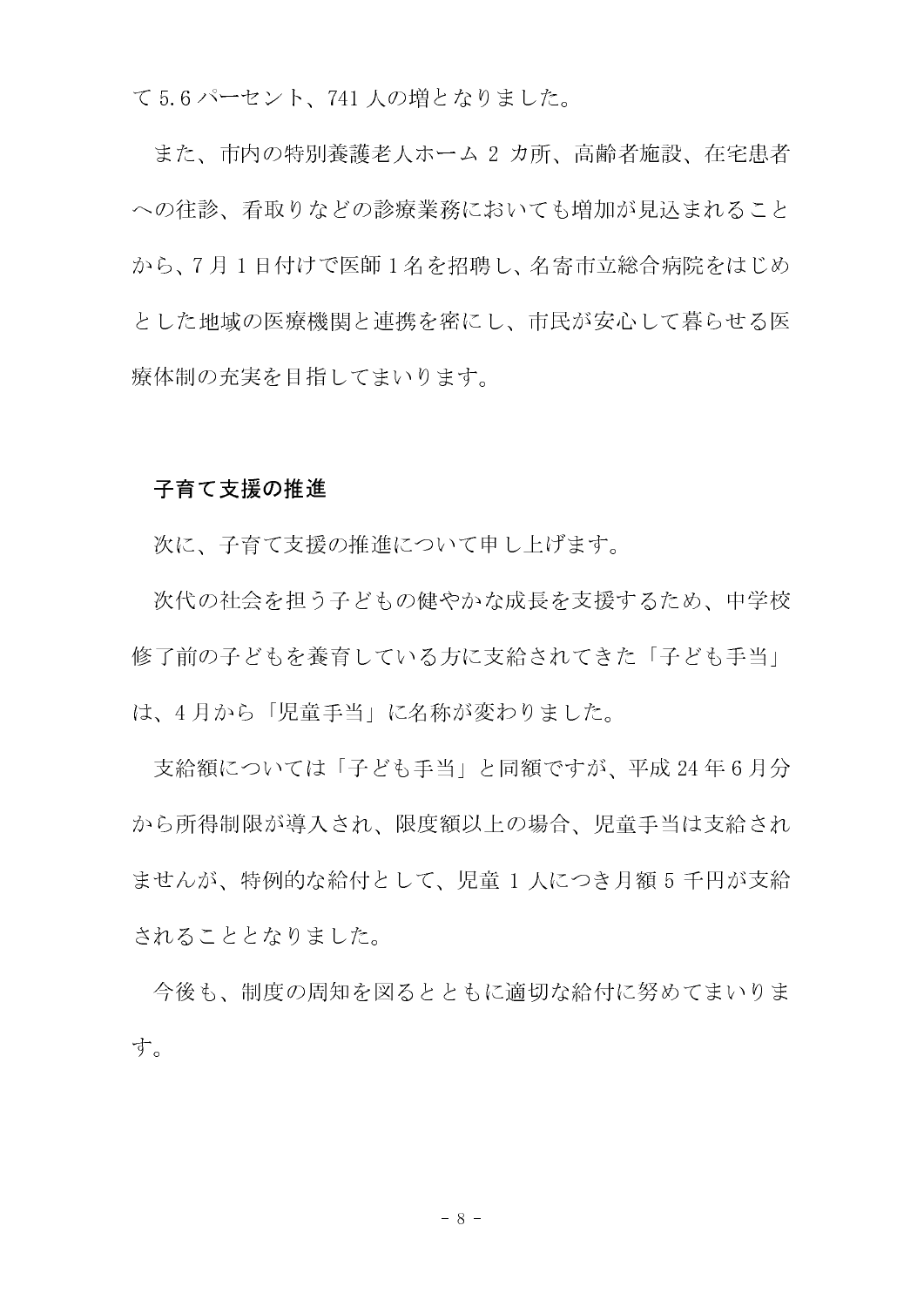# 障がい者福祉の推進

次に、障がい者福祉の推進について申し上げます。

障害者自立支援法などの一部改正に伴い、本年度から 3 カ年の間 にサービスを利用する全障がい者について個々のサービス等利用計 画を作成することとなりました。

このことから本市では、市内 2 事業所を指定特定相談支援事業者 に指定して事業委託し、近隣市町村と歩調を合わせ、本年10月まで に本計画の作成に着手できるよう準備を進めてまいります。

本年度については施設入所者など約 100 人を予定し、関係者への 周知を図ってまいります。

# "自然と環境にやさしく快適で安全なまちづくり"

#### 循環型社会の形成

次に、東日本大震災により発生したがれきの受入れについて申し 上げます。

私は昨年、岩手県、宮城県、福島県の被災地を見て回りましたが、 膨大ながれきの山に唖然とせざるを得ませんでした。また、国から の災害廃棄物の受入れ検討状況調査に対し、「本市としても可能な支 援を」との思いから、受入れの可能量が埋立ての不燃ごみで最大 2 千トンとして回答してきたところでございます。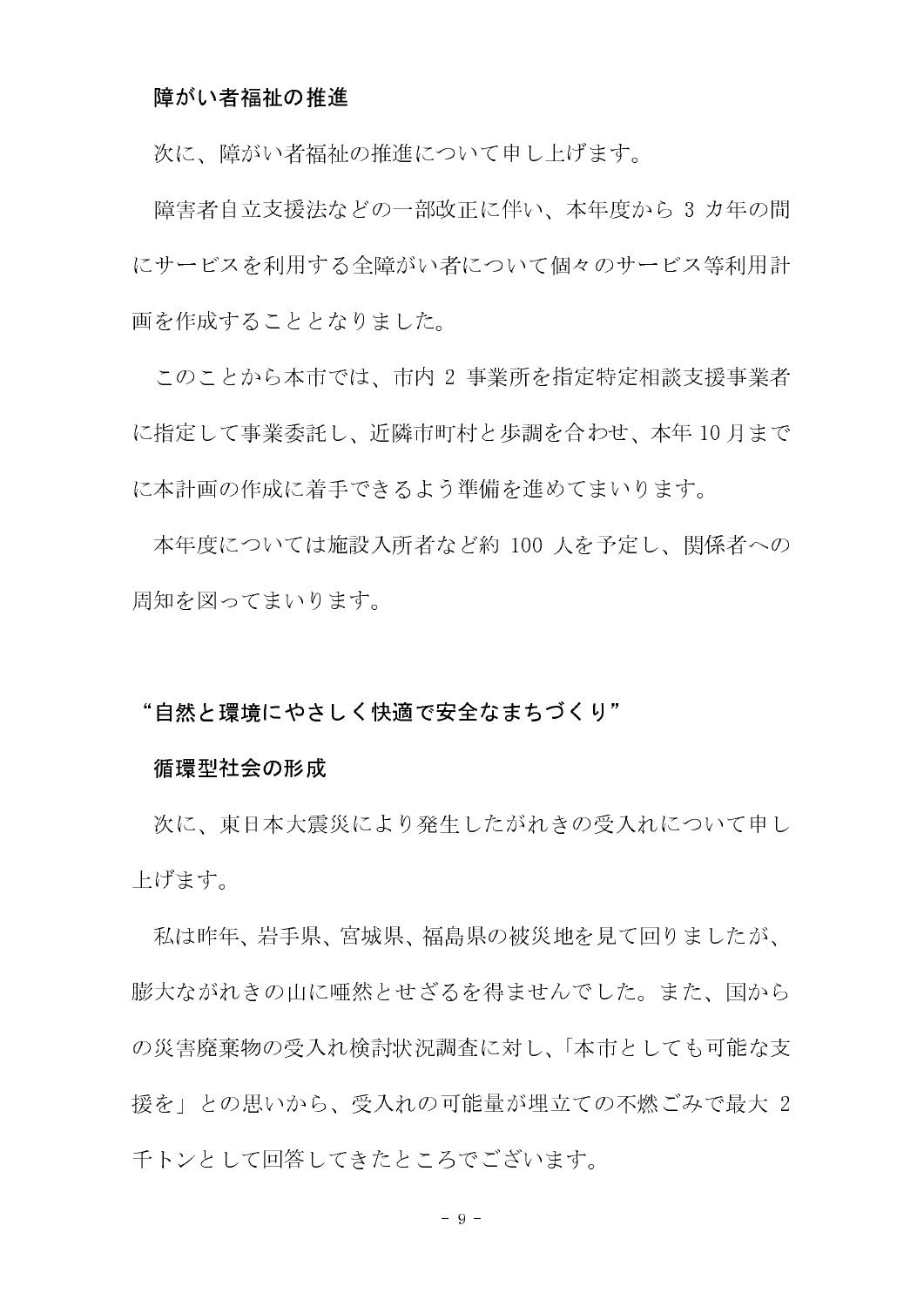ただし、本市としては、「放射性物質に汚染されたものは受け入れ ない。運搬する通過圏及び近隣市町村とも十分検討する。農畜産物 等の風評被害の有無を含め慎重に対応する。」としてきました。

この間、自治体の一部には受け入れを表明するところも出ていま すが、災害がれきの放射能濃度に対する安全基準やその処理・管理 体制等の是非については、有識者の中でも意見が分かれており、多 くの住民から安全性の確証や広域処理に対する批判があり、風評被 害が与える影響等に対しても不安を抱いているのが現状であります。

本市といたしましては、引き続き国や道の広域処理に対する対応 を注視していくものの、現段階では、受入れに対しての市民や近隣 市町村の理解を得ることは難しいと判断しています。

# 消防

次に、消防事業について申し上げます。

平成23年中の火災件数については、8件で前年比6件の減となっ ていますが、残念ながら2人の焼死者と、2人の負傷者が出ています。

火災種別では、建物火災7件、車両火災1件となっています。

救急出動件数は 1,155 件で、前年比 133 件の増と、過去最高の出 動件数となり、事故種別では、急病 745件、一般負傷 148件、交通 事故50件、転院搬送140件、その他72件となっています。

 $-10 -$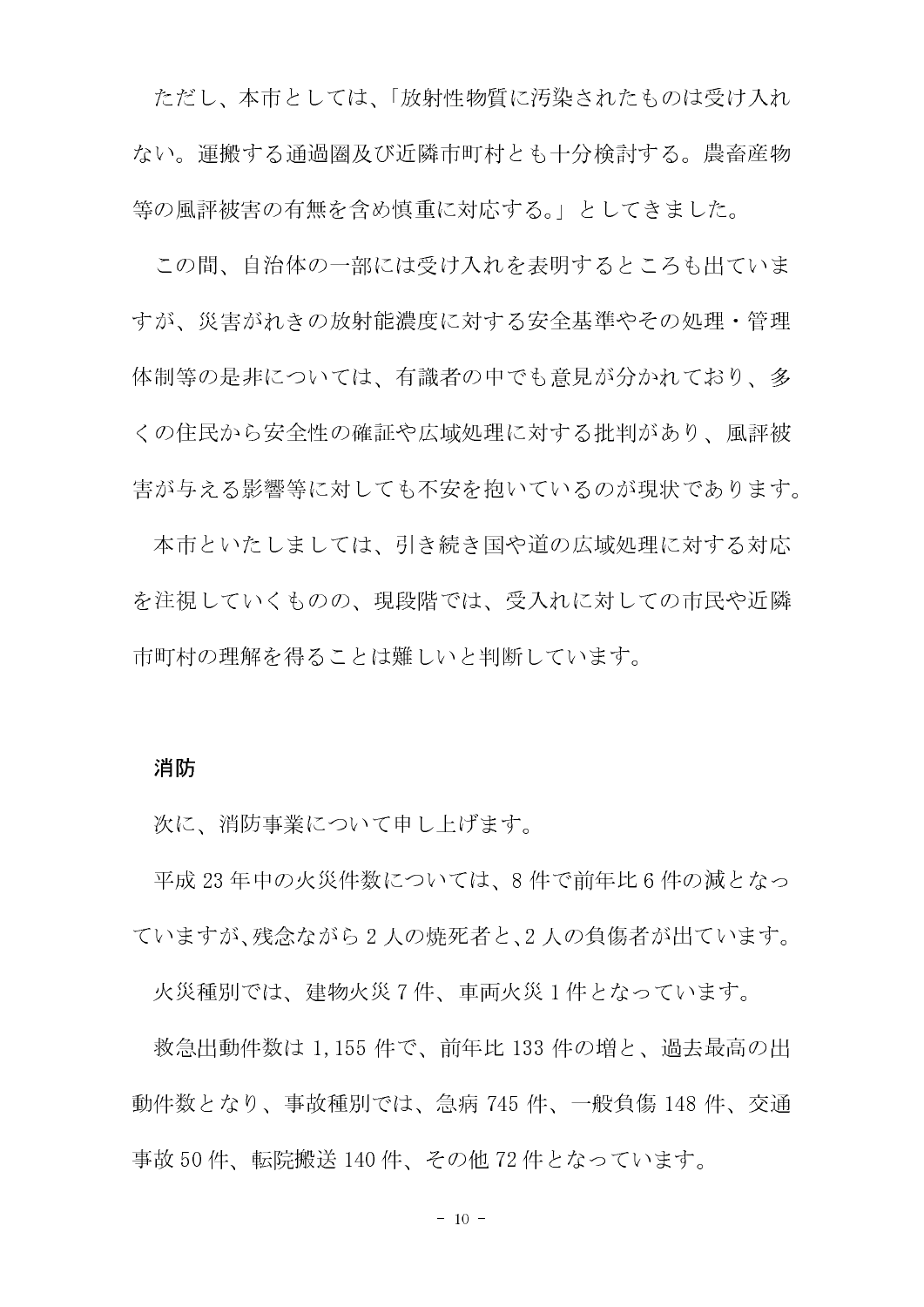救急体制については、更新を進めていた高規格救急車の配備によ り、2月から3台体制の運用となりましたので、今後とも高度で効果 的な救命活動を進めてまいります。

予防行政については、住宅火災における逃げ遅れなどの犠牲者を 防ぐために、住宅用火災警報器の設置に重点を置き、地域による住 宅用火災警報器の共同購入や設置済シールの配布などをはじめとし て、各種イベントへの積極的な参加など、引き続き住宅火災による 死傷者を低減するよう住宅防火対策を推進してまいります。

# 住宅の整備

次に、住宅の整備について申し上げます。

北斗・新北斗団地建替事業については、新北斗団地では、2棟8 戸の住戸全面改善工事を6月に着手し、10月の完成を予定していま す。北斗団地は、昨年9月に着手した鉄筋コンクリート造2階建て1 棟10戸の5月末進捗率は約30パーセントとなっています。また、 平成 25 年度工事分の実施設計を 7 月に着手し、平成 25 年1月の完 了を予定しています。

改善事業における、瑞生団地の水洗化及び生活雑排水整備工事並 びに、ノースタウンなよろ団地の施設改修に伴う実施設計について は7月に着手し、10月完了を予定しています。また、名寄市住宅マ

 $-11 -$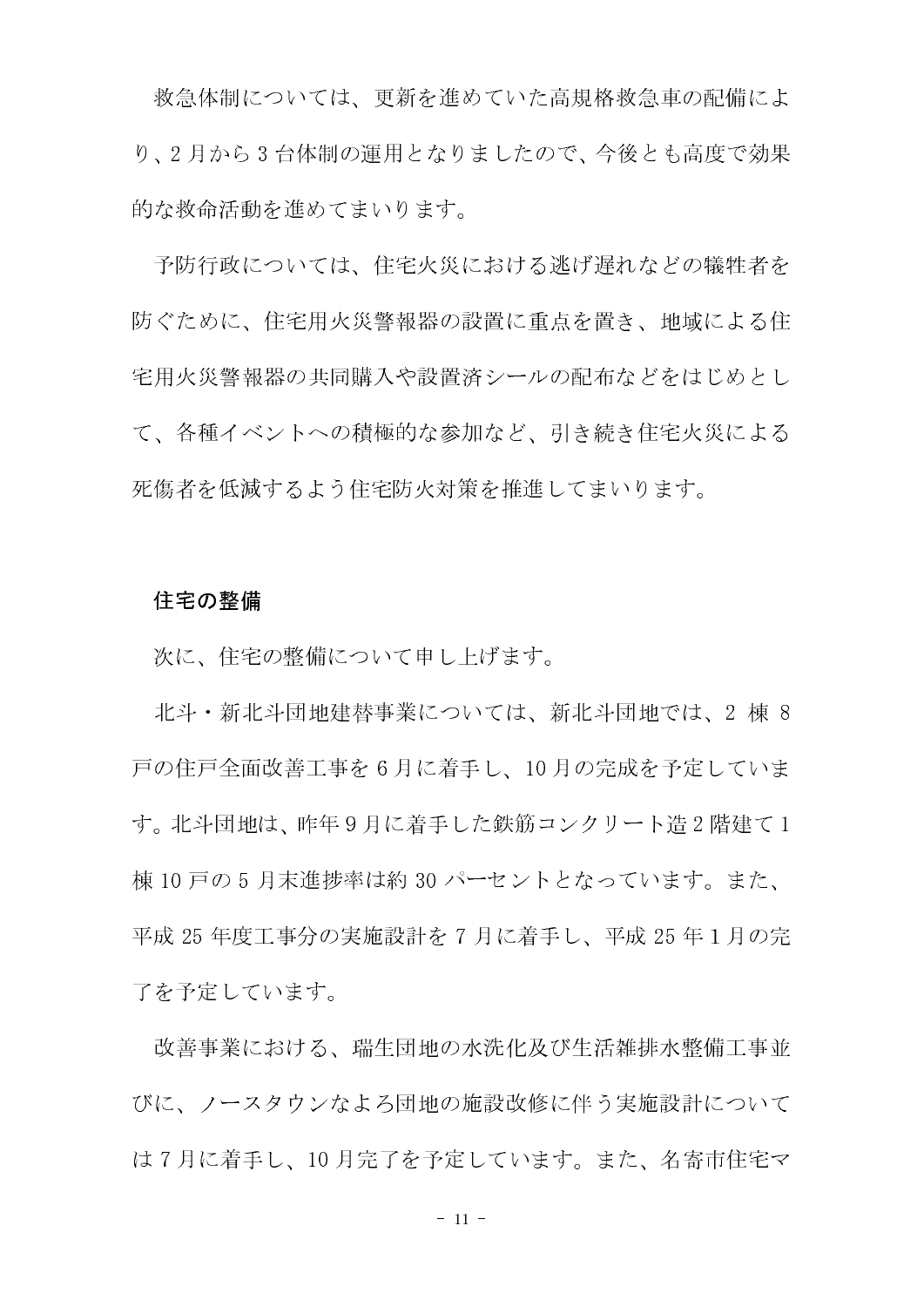スタープランの見直し作業については6月に着手し、平成25年2月 の完了を予定しています。

# 都市環境の整備

次に、都市環境の整備について申し上げます。

社会資本整備総合交付金による公園事業については、都市公園の 長寿命化修繕計画による浅江島公園施設整備工事を発注し、危険な 石垣を改修します。また、なよろ市立天文台周辺駐車場舗装工事に ついては、6月に発注を予定しています。

#### 上水道・簡易水道の整備

次に、水道事業について申し上げます。

安定した給水を確保するための配水管網整備工事及び老朽管更新 工事は、風連地区東3号をはじめ、名寄地区北7丁目通りほか2路 線について、早期発注を実施いたします。

計量法に基づく水道量水器取替工事については、名寄地区対象量 水器2,235台を4工区に分けて発注しました。

また、有収水量向上に向けた漏水調査業務や清浄な水道水の供給 を図るため、配水管洗浄作業に着手しています。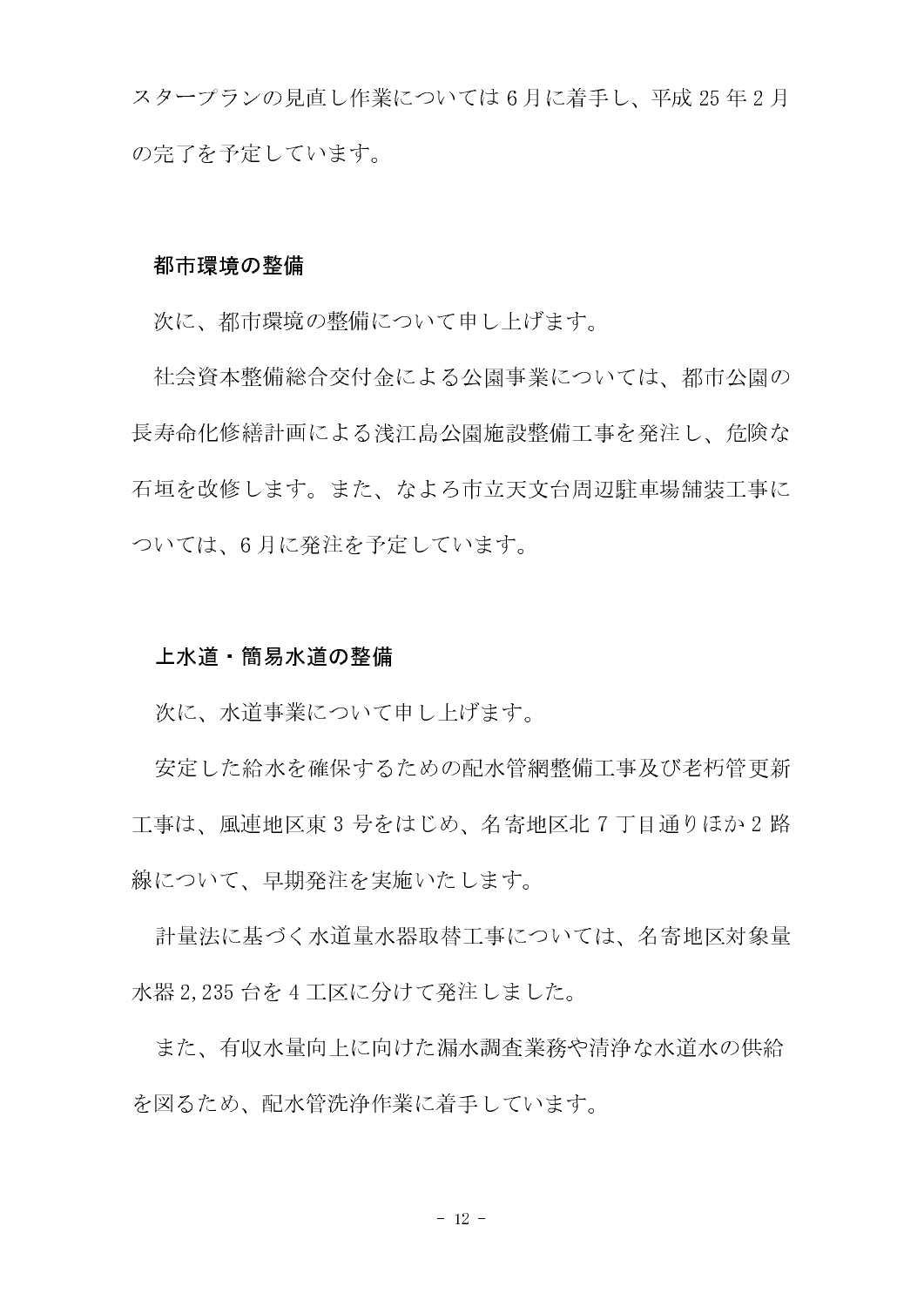# 下水道・個別排水の整備

次に、下水道事業について申し上げます。

老朽化した施設の改修工事では、名寄下水終末処理場における送 風機設備ほかの更新工事、風連浄水管理センターCRT監視制御装 置の更新工事の発注及び雨水管渠新設工事として豊栄川 3 号幹線の 発注を予定しています。

また、個別排水処理施設整備事業では、名寄地区4基、風連地区4 基の合併浄化槽設置工事の発注を終えています。

#### 道路の整備

次に、道路整備について申し上げます。

社会資本整備総合交付金による道路事業は、継続事業で19線道路 改良舗装工事ほか市街地生活道路路線を 6 月発注に向けて準備を進 めてまいります。

また、アスファルト乳剤散布による防塵処理工事は、6月上旬の発 注を予定しています。

# 総合交通体系

次に、総合交通体系について申し上げます。

高齢化社会に対応し、交通弱者の足確保と、(仮称)複合交通セン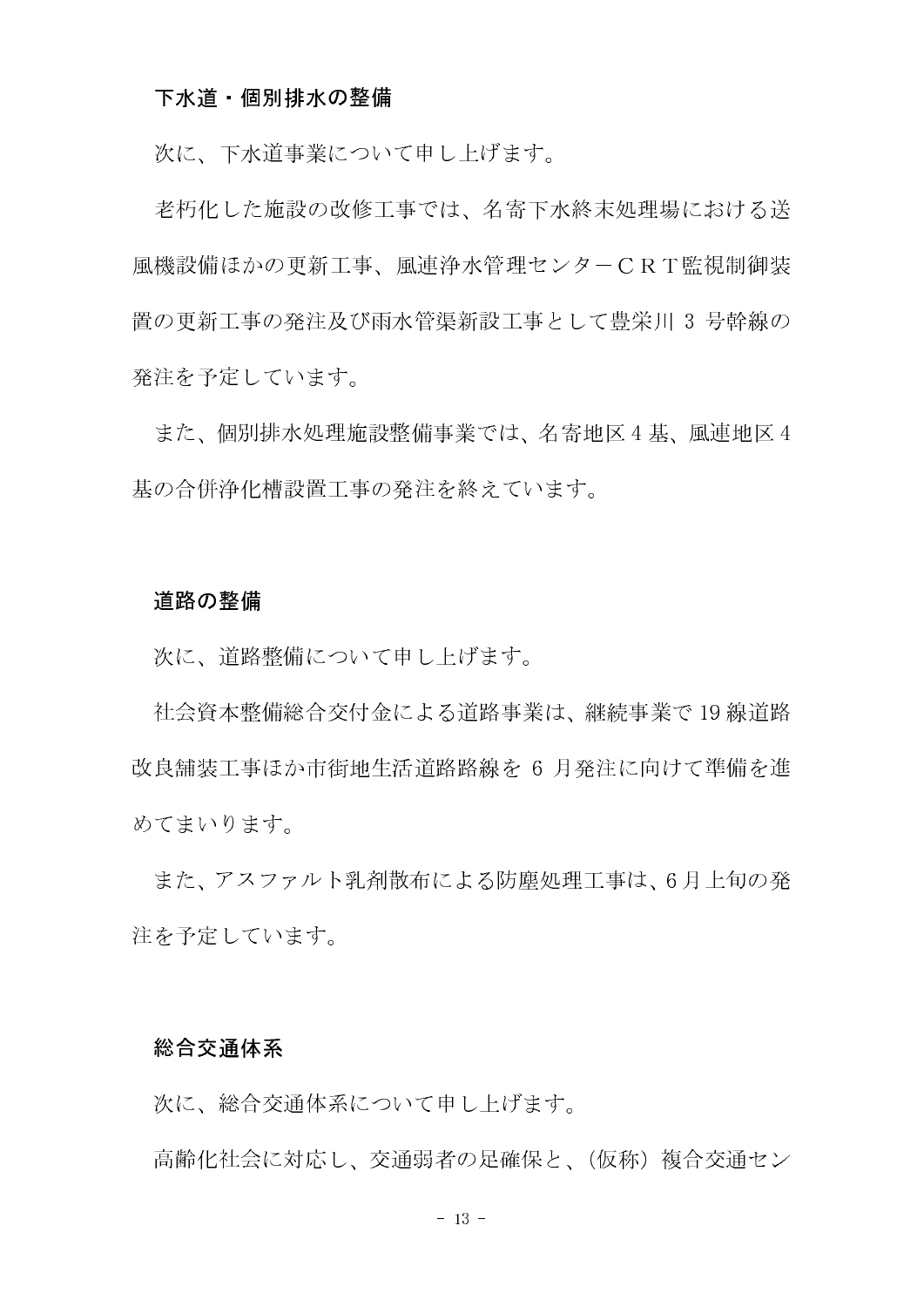ターを拠点としたまち中の賑わいづくりを目的として、市内を循環 する東西線·市内循環線の2路線を再編し、7月からの「なよろコミ ュニティバス」実証試験運行に向けて現在準備を進めているところ です。

路線ごとに色分けしたバス車両や停留所などを整備し、多くの市 民の皆様にご利用いただけるよう、利用促進に向けて周知を図って まいります。

# 雪を活かし雪に強いまちづくりの推進

次に、除排雪について申し上げます。

この冬の降雪状況については、3月末での降雪量が725 センチメー トルで、過去 5 カ年の平均降雪量とほぼ同じでしたが、最大積雪深 は117センチメートルで22センチメートル多くなっています。

また、真冬日が続いたことのほか12月の大雪及び2月の吹雪を伴 った降雪によりやや除雪出動回数が増えています。

排雪作業では、名寄地区の市街地生活路線92キロメートルにおい てカット排雪を1回実施し、積込運搬排雪は幹線道路及び通学路34 キロメートルにおいて1から3回、さらに交差点排雪を複数回行い、 交差点の見通しや車両の交差を確保してきました。また、風連地区 では、市街地路線17キロメートルにおいて2回の排雪作業を実施し

 $-14 -$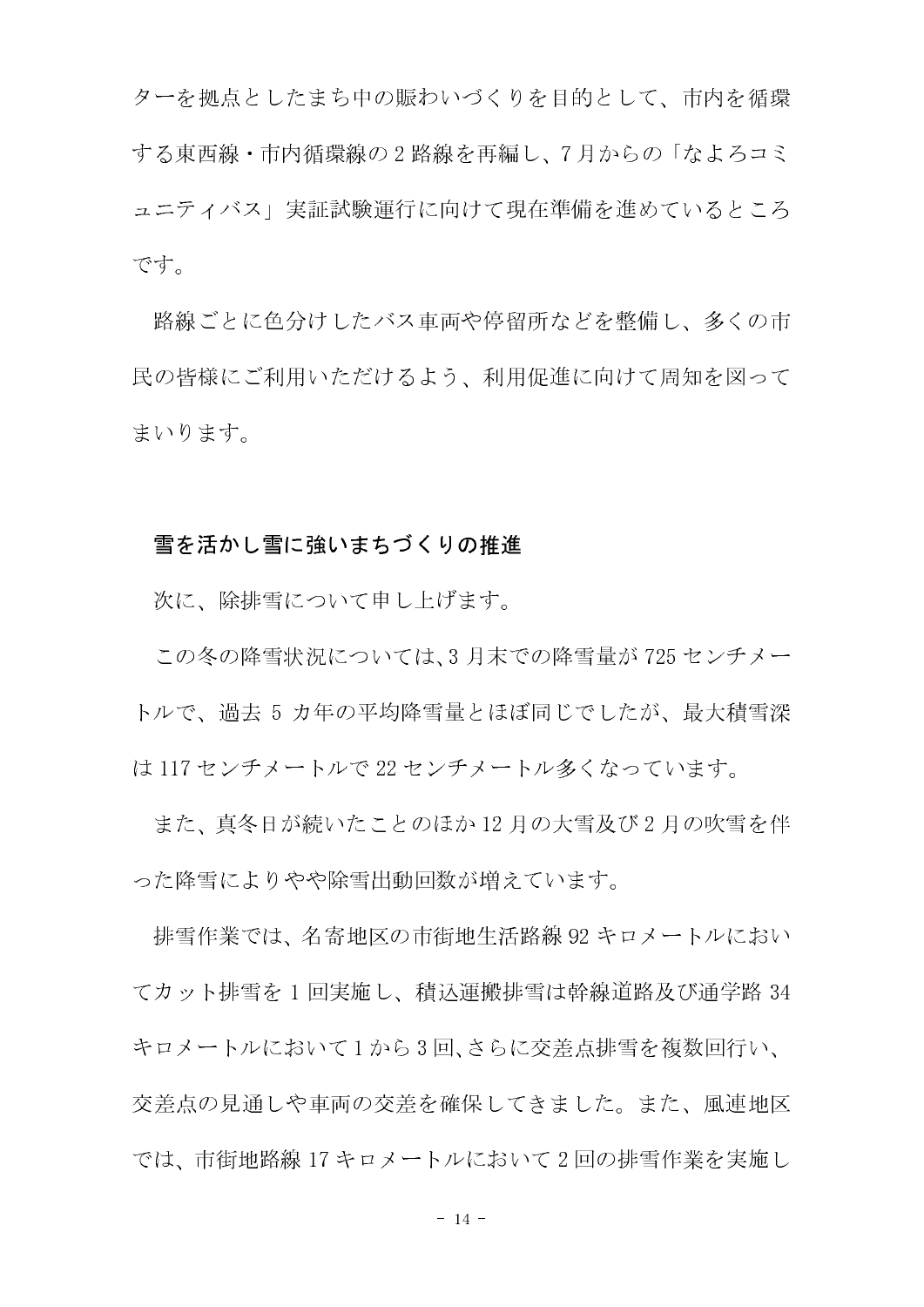ています。

排雪ダンプ助成事業は、集中した降雪の影響により利用件数は 1,905 件、ダンプ台数は 5,326 台で、前年度比約 360 パーセントとな りました。

次に、風連地区における利雪・克雪事業について申し上げます。

昭和63年度から「名寄市風連町市街地区利雪・克雪対策協議会」 では、商店街の活性化とまちづくりを目的に国道及び道道の歩道除 排雪を実施しており、事業の在り方について「名寄市風連地区地域 振興審議会」に諮問し、3月29日に答申を受けたことから、答申を 踏まえた協議を進め、適正な事業の推進を図ってまいります。

# "創造力と活力にあふれたまちづくり"

## 農業・農村の振興

次に、農業・農村行政について申し上げます。

はじめに、4月2日から4日にかけての降雪による農業被害につい てですが、被害内容は、育苗ハウスの倒壊が5戸11棟で、被害額330 万円となっており、被害を受けられた生産者の皆様へお見舞い申し 上げます。

5月15日現在の農作業及び農作物の状況ですが、本年の融雪期は、 平年に比べ10日遅い4月24日となりました。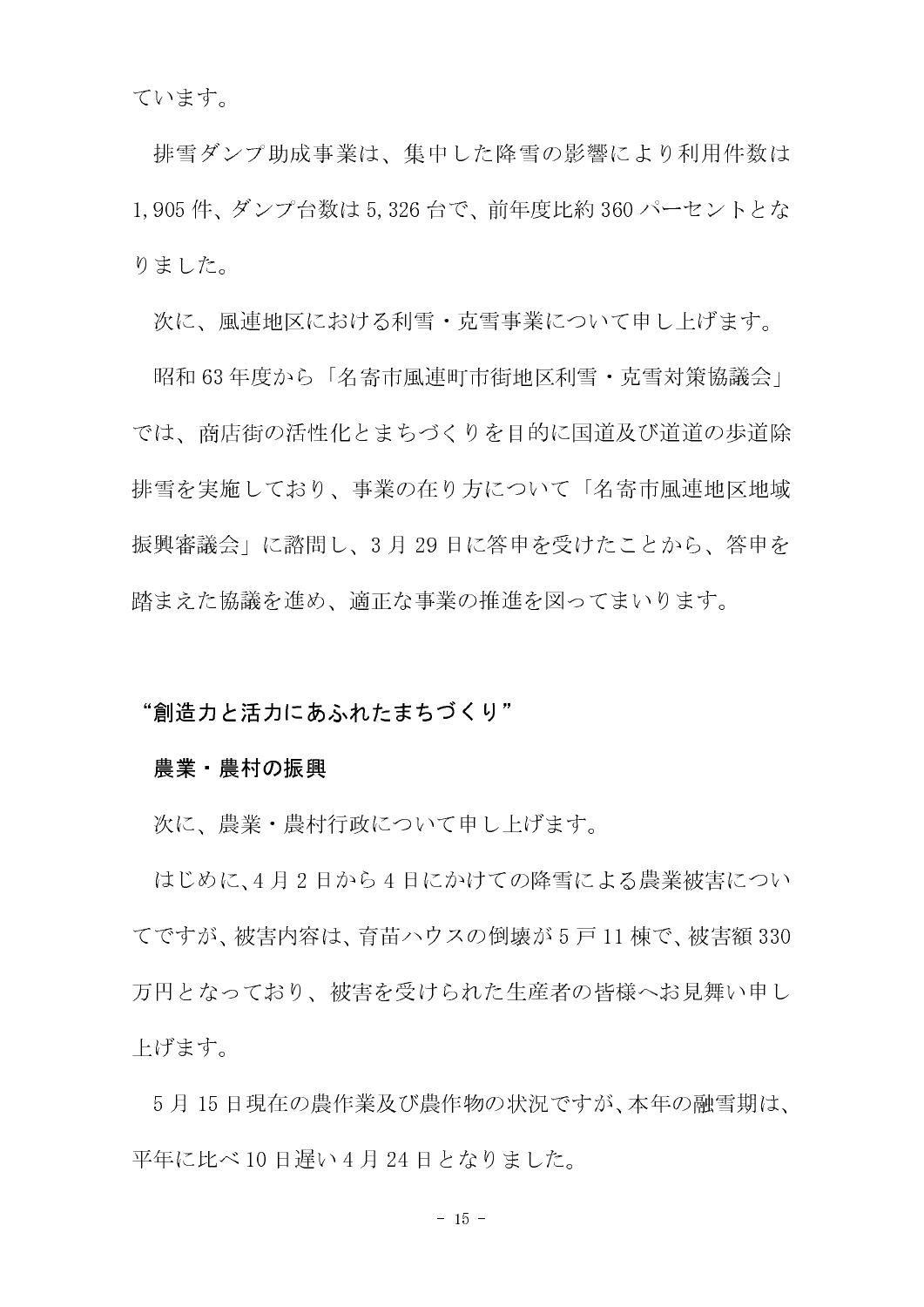各作物の生育状況ですが、水稲については、移植はじめが平年よ りやや遅れて推移しており、畑作物は、播種は順調に進んだものの 馬鈴しょ、てん菜の移植については、5日程度遅れています。 秋まき 小麦については、雪腐れ病の発生が少なく、越冬状況は良好となっ たものの、露地アスパラガスについては、生育が例年よりやや遅れ ています。

今後も、関係機関などと連携し、適期栽培管理の徹底を図ってま いります。

次に、米政策について申し上げます。

本格実施 2 年目となる「戸別所得補償制度」の交付金総額は、19 億6千万円を見込み、地域水田農業の発展に向け、担い手の育成、 各作物の生産振興など、効果的に活用されるよう、農業関係団体・ 生産者と連携して推進してまいります。

また、平成 24 年産米については、主食米生産数量で、うるち米 1,553 トン、もち米で1万2,109 トンの配分があり、作付面積では、 うるち米 310 ヘクタール、もち米 2,384 ヘクタール、加工用米では うるち米 50 ヘクタール、もち米 661 ヘクタールとなっており、水稲 作付面積全体では、3,405ヘクタールの見込みとなっています。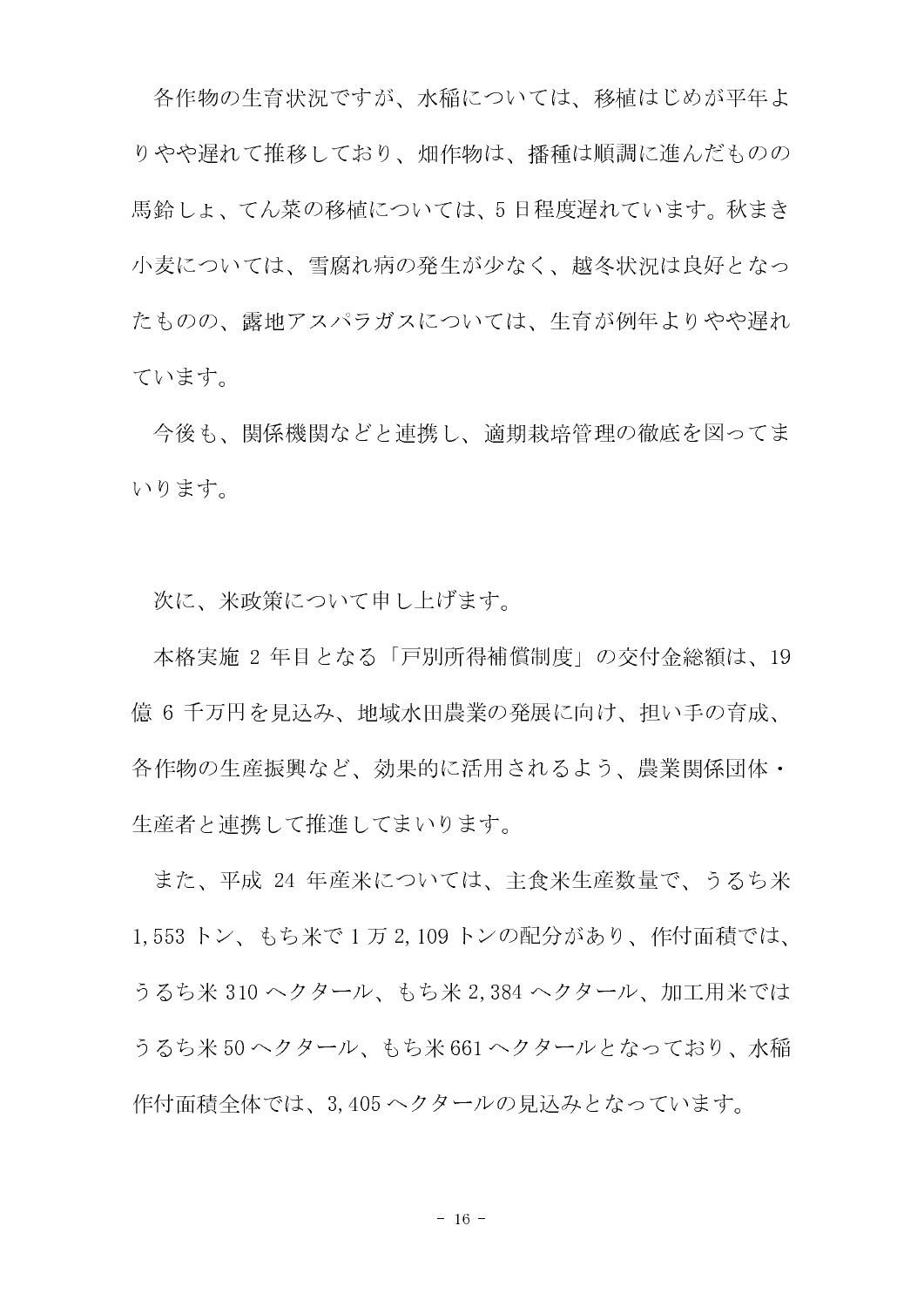次に、有害鳥獣農作物被害防止対策について申し上げます。

エゾシカによる平成23年度の農作物の被害総額は、約3.300万円 となっています。本年は4月18日から駆除を開始し、冷凍コンテナ に仮置きしていましたが、5月22日から焼却施設により焼却処分を 実施しています。また、アライグマ対策としては、新たに箱わなを 導入してまいります。

今後も、関係団体と十分連携し、被害防止に努めてまいります。

次に、畜産の振興について申し上げます。

公共牧場については、名寄市営牧野と母子里地区共同牧場を、指 定管理者の「JA道北なよろ」に委託し管理運営を行っており、本 年度も受精対象牛を中心に、受け入れを行ってまいります。

今後も、関係諸団体と連携を図り、畜産振興に努めてまいります。

次に、農業・農村整備事業について申し上げます。

本年度、「基幹水利施設ストックマネジメント事業」弥生地区が完 了する予定です。

また、「経営体育成基盤整備事業」名寄東地区及び「ため池等整備 事業」クラヌマ排水地区については、平成23年度の国の第4次補正 による繰越事業を本年度施工します。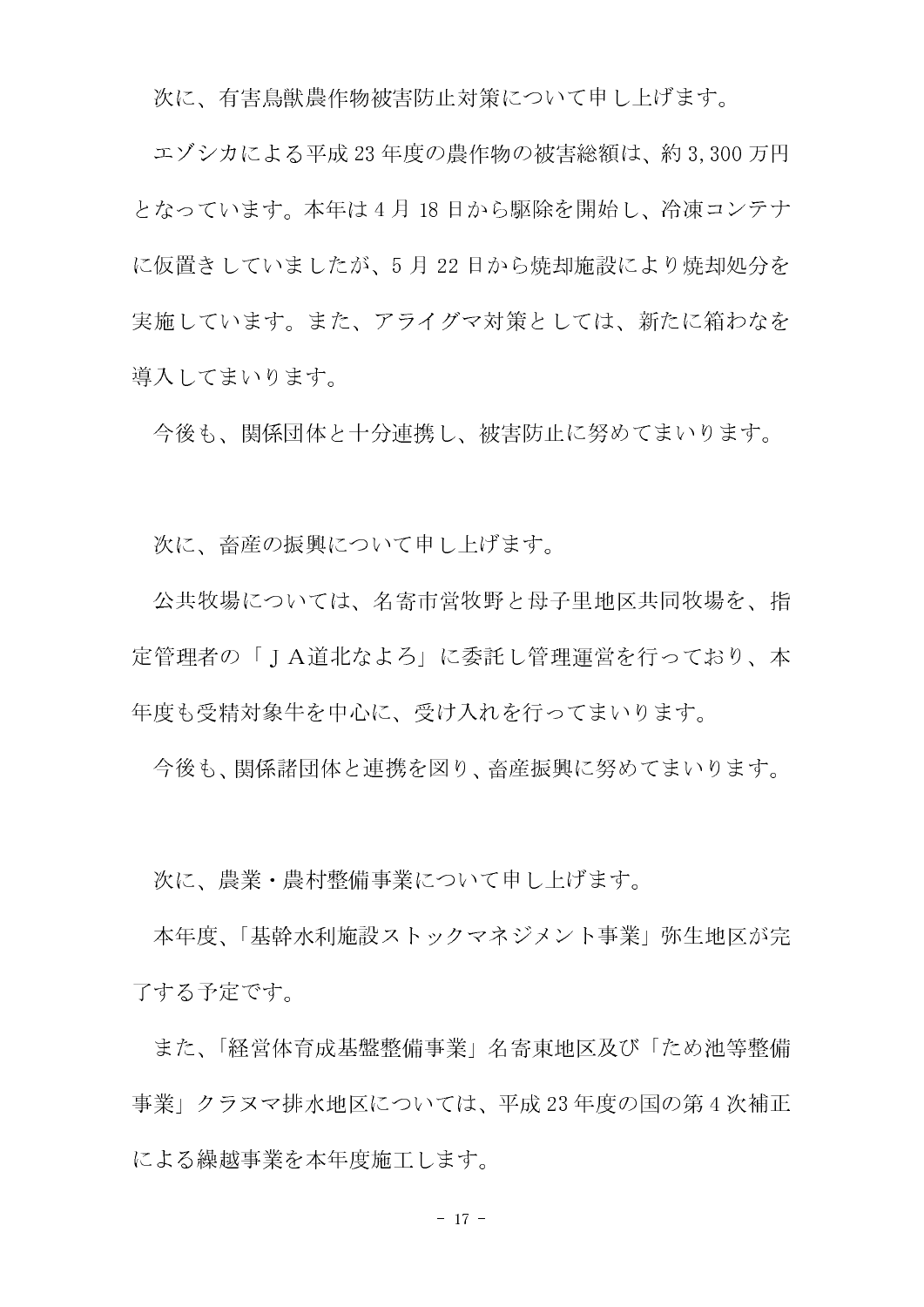今後も、事業推進により農業基盤の強化を図ってまいります。

#### 林業の振興

次に、林業事業について申し上げます。

本年度、「森林整備加速化・林業再生事業」による林業専用道規格 相当弥生D線開設工事が決定し、林道を補完する路線として施工し ます。

また、平成23年度の森林法改正により、森林所有者等は従来の森 林施業計画に代わり、新たに森林経営計画の作成が求められること となりましたので、各関係機関と連携し、円滑な認定事務を進めて まいります。

なお、森林施業の推進については、北海道が実施する「未来につ なぐ森づくり事業」などにより森林所有者の負担軽減と優良森林資 源確保の推進に努めてまいります。

# 商工業の振興

次に、商工業について申し上げます。

名寄地方における景気動向調査において、先行きの不透明感や不 安感から、業績が悪化すると予想する企業が増えています。

このような状況の中、本市においては、中小企業者などの自主的

 $-18 -$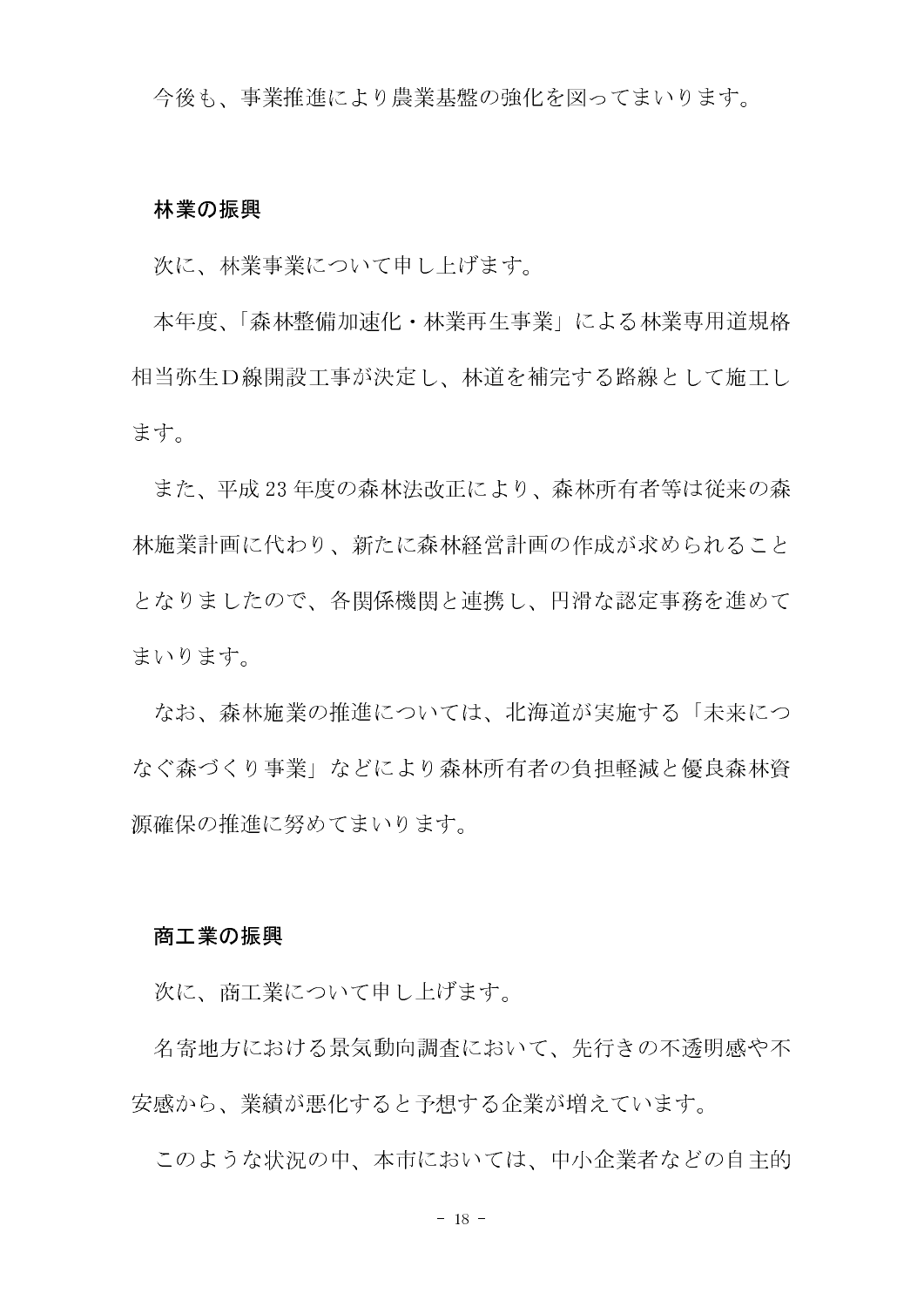な努力を基調として、安定した企業経営のために必要な助成などを 行っています。

また、融資制度における本年度からの貸付期間見直しや、利率の 引き下げ、また、都市再生整備計画に係る商店街環境整備促進事業 の補助率の引き上げなど、企業や商店街の環境づくりに対する負担 軽減を図ってまいります。

物産振興協会が取り組む畑自慢倶楽部では、名寄ブランド特産品 のPRを目的として、6月に友好交流都市「東京都杉並区」において、 「東京なよろ会」の皆様のご協力をいただきアスパラ販売などを実

施してまいります。

丸鱗名寄魚菜卸売市場株式会社の平成23年度実績については、取 扱量 333 万 9,380 トンで、前年度比 86.6 パーセント、取扱高は 9 億 1,356 万円で、前年度比 84.9 パーセントとなっており、引き続き厳 しい状況にあります。

今後も、販路の拡充など内部努力を求めるとともに、市場使用料 の2年間減免措置による支援の実施及び経営健全化に向けた市場の あり方について検討を進めてまいります。

次に、(仮称)複合交通センター関係について申し上げます。

(仮称) 複合交通センター整備事業については、平成25年4月の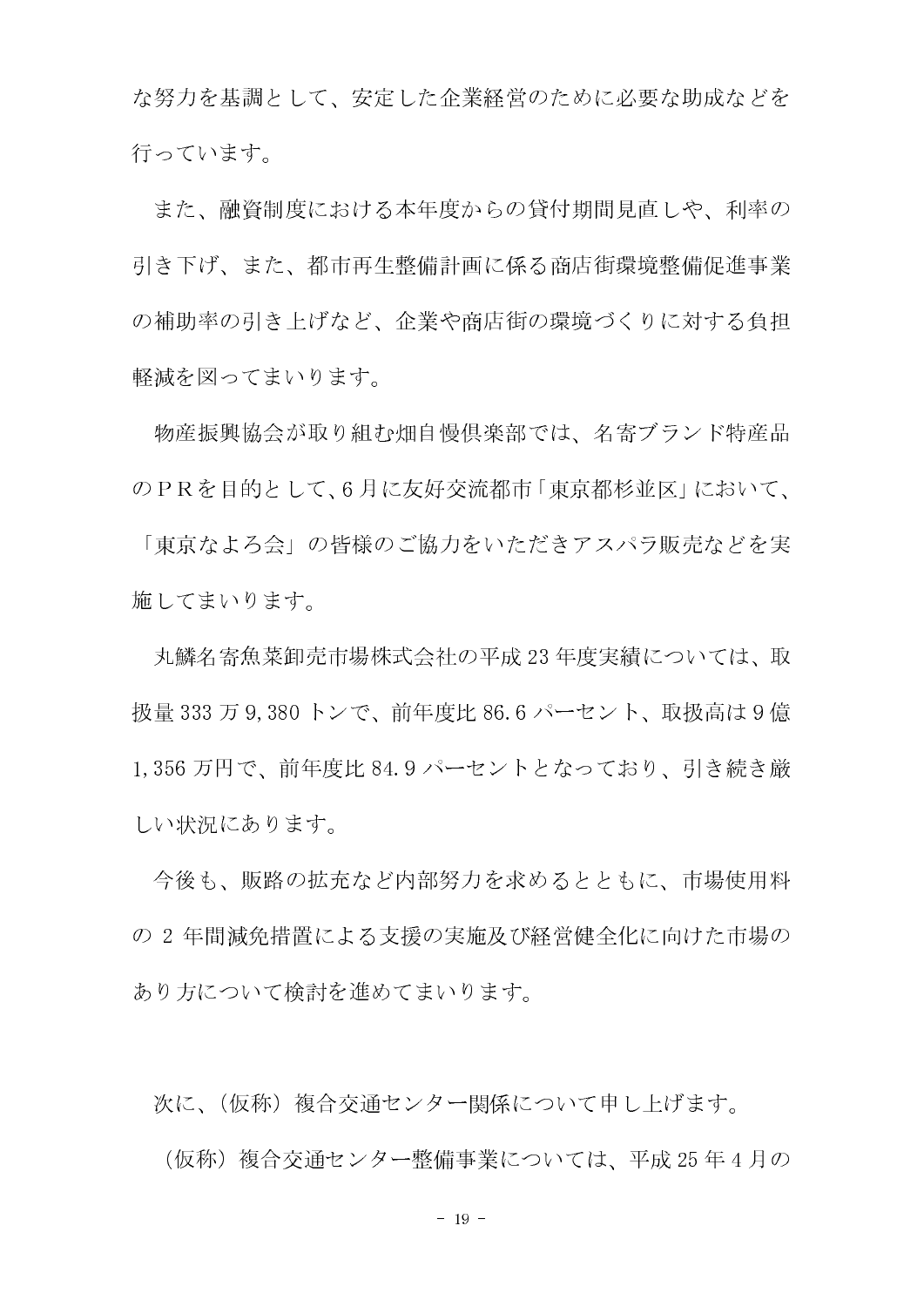供用開始に向けて工事が進められており、進捗率は4月末現在で20 パーセントとなっています。現在、開設後におけるイベントスペー スなどの利活用促進や中心市街地の賑わい創出のために商工会議所 や入居予定の団体、関係企業、商店街振興組合などと協議を進めて おり、今後は、市民会館を利用している文化団体、交通機関などと も協議を進めてまいります。

また、年次計画で進める商店街ファサード整備事業については、 消費者や市民などが来訪する中心市街地の賑わい創出のため、商工 会議所や商店街振興組合と、事業着手に向けた具体的な協議を進め てまいります。

さらに、一体的に進めている民間商業施設の整備については、8 月上旬のオープンに向けて、4月6日に着工となりました。

# 雇用の安定

次に、労働関係について申し上げます。

名寄公共職業安定所管内における 3 月末現在の高卒者新規就職状 況については、就職希望者 124 人のうち内定者は 122 人となり、就 職内定率は98.4パーセントで、前年度比0.8ポイントの上昇となり ました。

また、本年度も国の緊急雇用促進事業が実施されますので、ハロー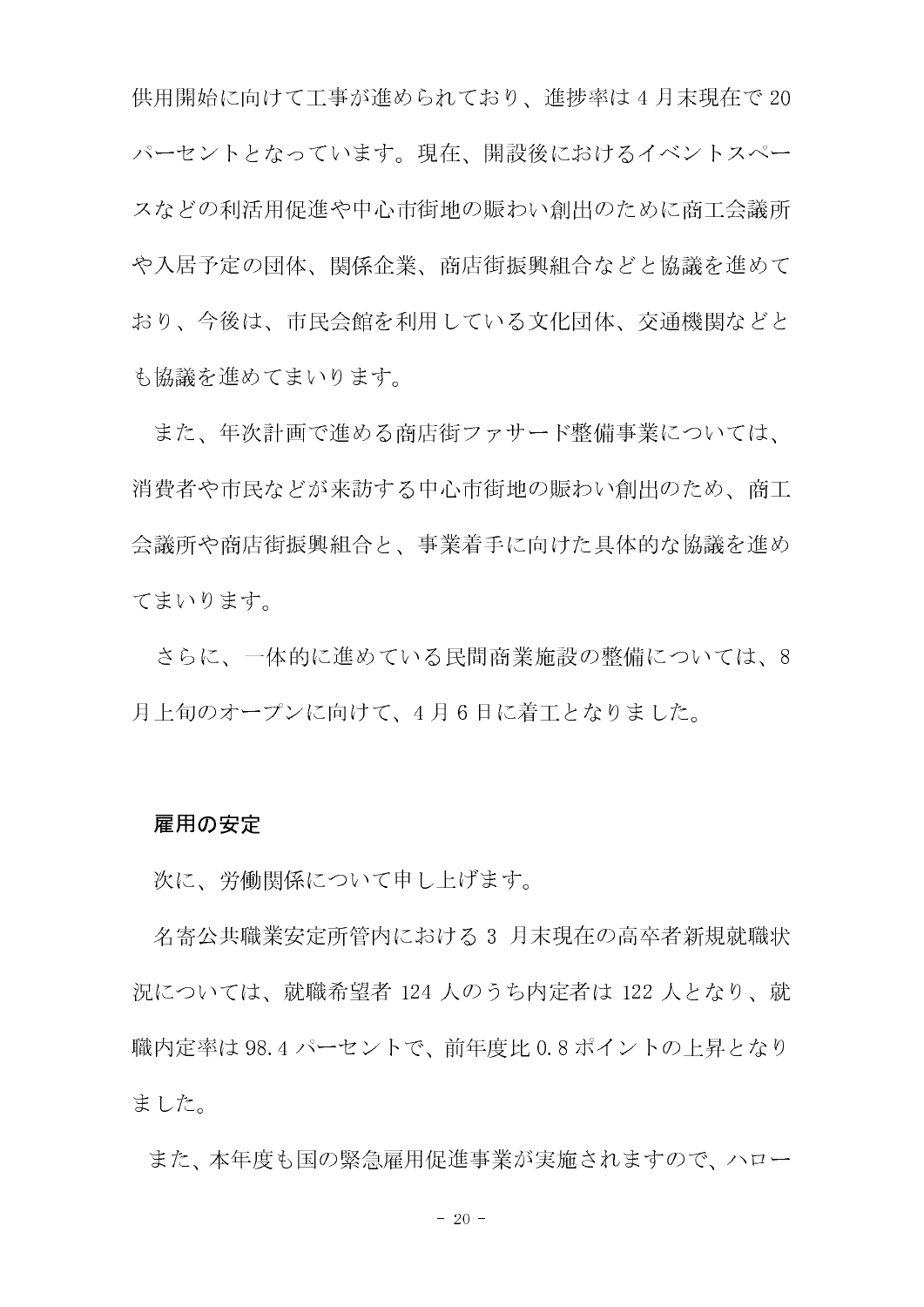ワークと連携した制度の有効活用と雇用促進に努めてまいります。

# 観光の振興

次に、観光について申し上げます。

平成 23 年度のピヤシリスキー場リフト輸送人員は、45 万 6,354 人で、前年度比106.9パーセントとなりました。予定どおりの12月 10日オープン、同月30日には全リフトが営業可能となるなど、降雪 に恵まれたことが利用者増の大きな要因となりました。

なよろ温泉の利用については、総利用者数9万2,900人で、前年 度比 100.4 パーセントとなりました。上半期は、震災などの影響で 旅行などを自粛するムードが顕著に見られましたが、スキー場オー プン後は全国的な大会や合宿の増加で上半期の落ち込みを取り戻す 結果となりました。

ふうれん望湖台自然公園については、施設利用人数1万6,326人 で、前年度比 115.3 パーセントとなり、入浴客では増加したものの 宿泊客は減少となりました。本年 3 月末で、ふうれん望湖台センタ 一ハウスは閉鎖となりましたが、今後も名寄振興公社と連携して、 キャンプ場など公園施設の利用者確保に向け、取組を進めてまいり ます。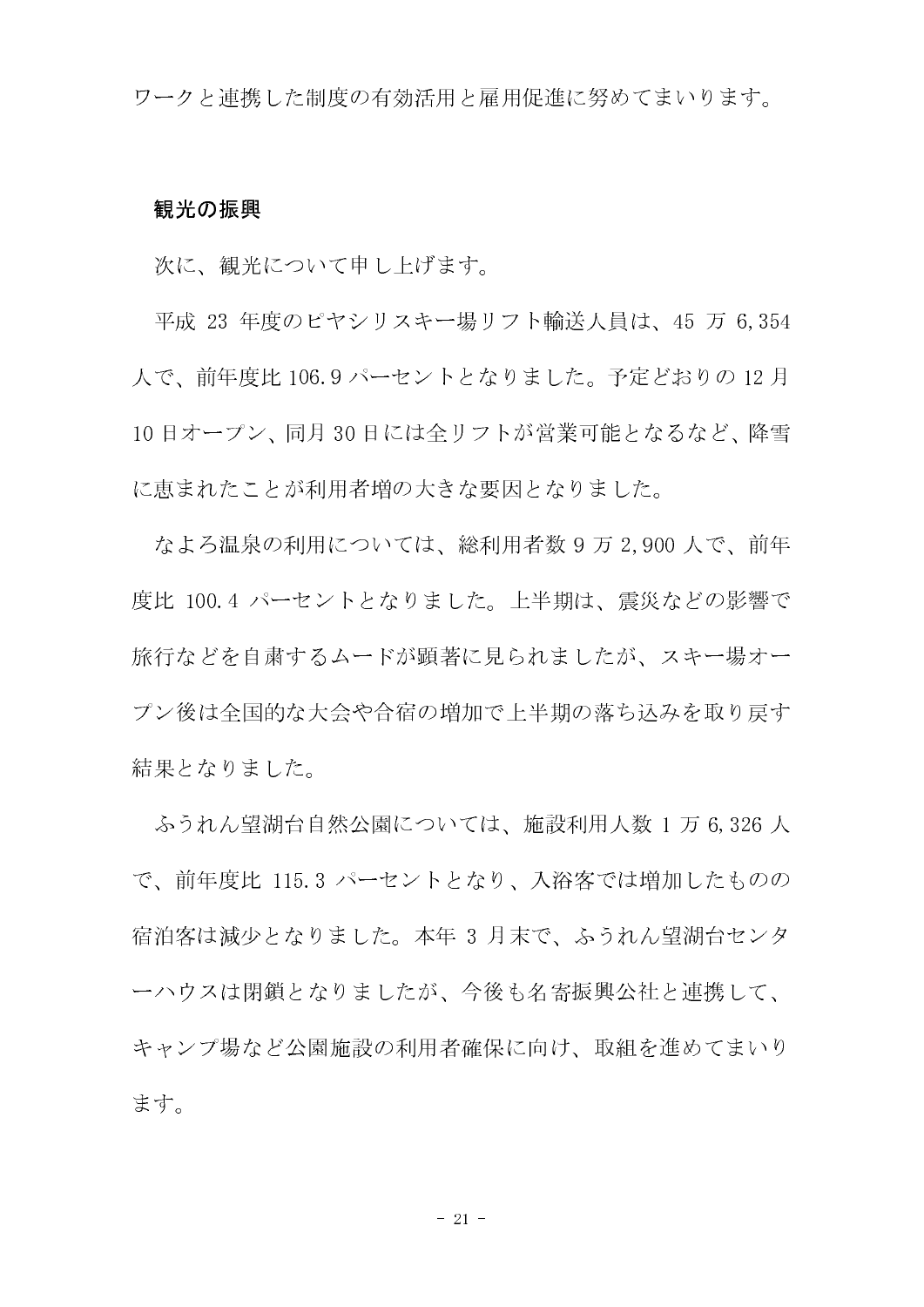次に、道の駅事業について申し上げます。

オープン4年目を迎えた道の駅については、平成23年度の利用者 数は延べ 40 万 1,407 人で、前年度比 94.4 パーセントとなり、高速 道路の無料化が昨年 6 月に終了となったことや震災による影響など が要因と考えています。また、「北海道じゃらん」4月号で発表され た「行ってよかった道の駅ランキング」では、114 施設中第1位に輝 き、依然高い評価を受けています。

今後も、さらに利用者の皆様に満足いただけるサービスの提供を 心がけ、広く情報発信してまいります。

次に、観光振興計画について申し上げます。

本年度スタートした名寄市観光振興計画を具現化するため、市内 関係機関全体が連携して、オール名寄での観光・交流事業を実施・ 検討する組織として「名寄市観光交流振興協議会」を5月1日に設 立しました。

今後、この協議会が主体となり、名寄市観光振興計画を推進して まいります。

次に、観光マスコットキャラクターの選考について申し上げます。 観光振興計画ではメインイメージを 「星ともち米」 と定めており、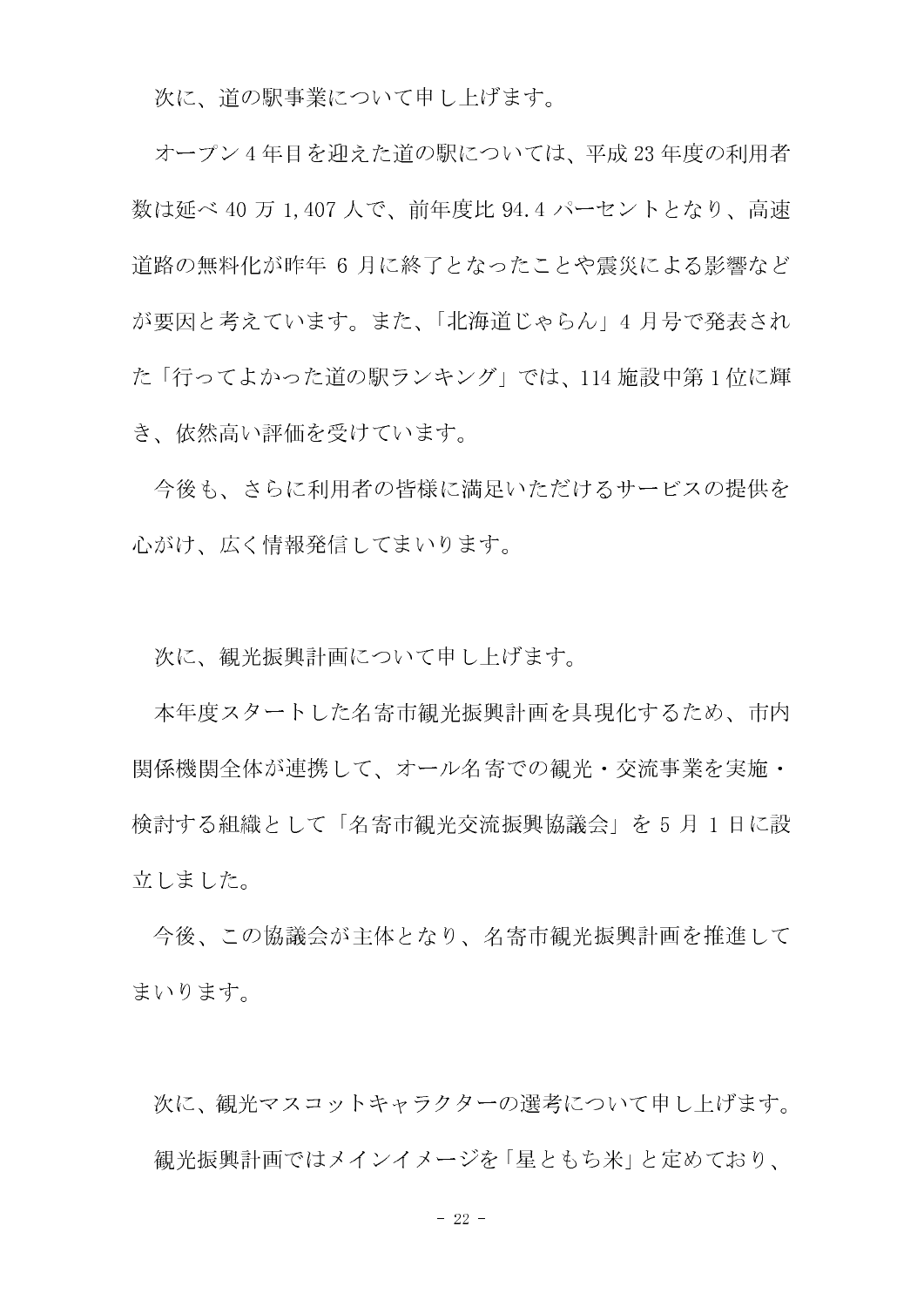キャラクターの募集を行ったところ、応募作品数 512 点、応募総数 351人で、うち市外からの応募者290人で約8割以上となっています。 また、年代についても、子どもから80代のお年寄りまで幅広い世代 から応募をいただいたところです。

キャラクターについては、すでに名寄市観光交流振興協議会で選 考を終えており、専門機関の重複審査などを経て、市民の皆様にお 披露目させていただくとともに、メインイメージを周知するための アイテムとして、市内のイベントはもとより、町内会におけるコミ ュニティ活動など、子どもからお年寄りまで市民に愛着を持っても らえるよう、活用してまいります。

次に、「ひまわりのまちプロジェクト」について申し上げます。

名寄を訪れる来客者をひまわりでお迎えする「どこに行っても"ひ まわり"があるまち」を目標に、本年度もひまわりの種を市民に無 料配布しました。

また、JR名寄駅から名寄市大通南1丁目までの大通中央分離帯、 さらには名寄市大通南1丁目から西4条南1丁目までの国道239号 道路わき植樹帯をひまわりで埋めつくす「ひまわりロード」を目指 し、市民から応募いただいた「ひまわりボランティア」の皆様方の ご協力をいただき、先般、播種作業を行いました。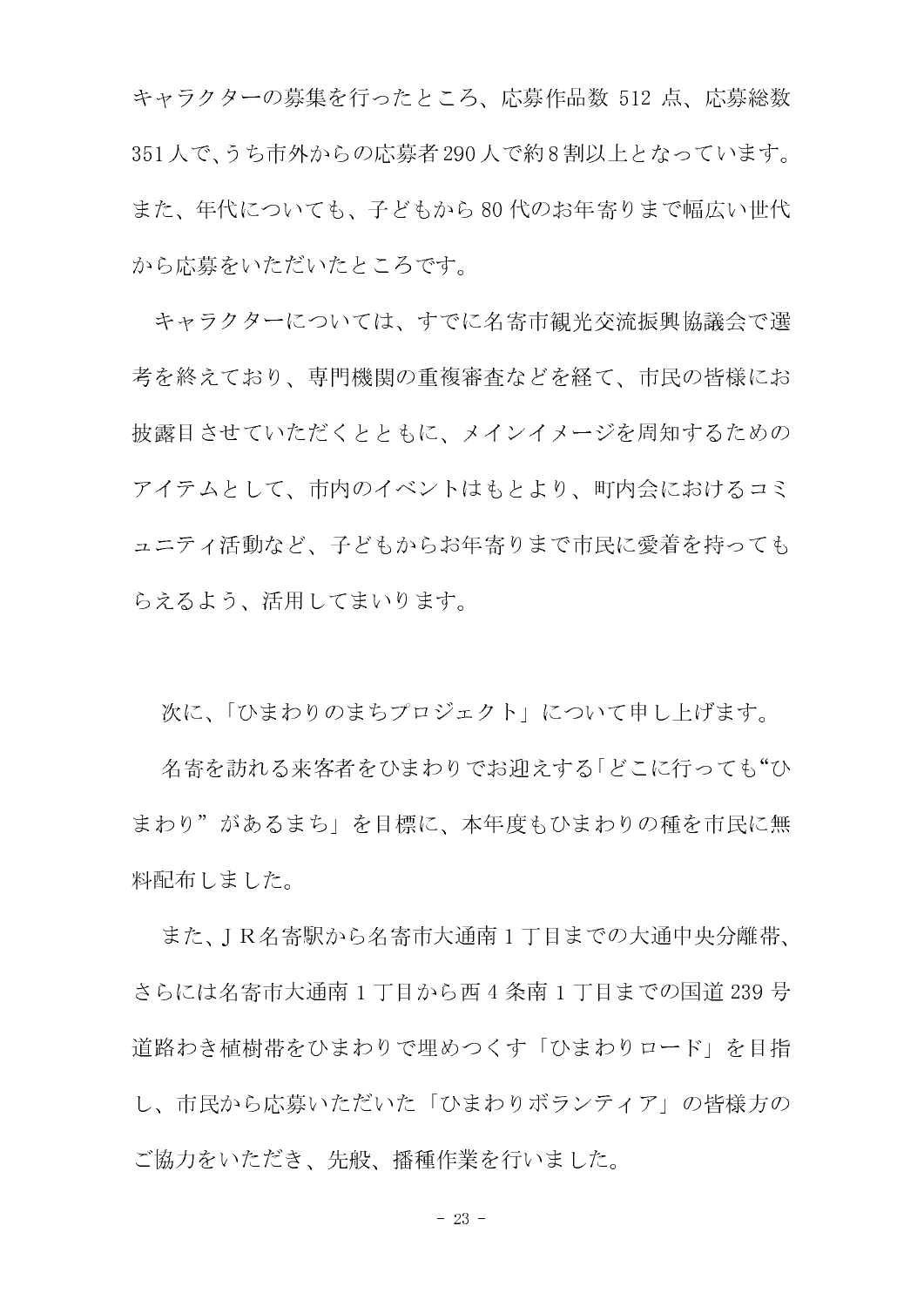次に、広域観光の推進について申し上げます。

上川北部9市町村の観光協会、商工会、商工会議所及び市町村か らなる道北観光連盟の総会が4月19日、音威子府村で開催されまし た。本年度の事業として、新たに外国語対応パンフレットの作成、 シーニックバイウェイへのルート提案など道北地域の物産や観光の PR、イベント紹介などにおける広域連携を通じ観光振興に取り組 んでまいります。

# "心豊かな人と文化を育むまちづくり"

# 小中学校教育の充実

次に、学校教育について申し上げます。

4月5日に市内全小中学校の入学式が挙行され、小学校では 228 人、中学校では200人の児童生徒が入学しました。この4月から、 中学校では新学習指導要領が全面実施となり、これに基づく教育課 程が実施されています。

本年度に入り、教育の今日的な課題に適切に対応していくために、 名寄市教育研究所内に「教育改善プロジェクト委員会」を新設しま した。今後、知・徳・体の調和の取れた児童生徒の育成を目指し、 総合的な教育研究などを進めてまいります。

また、新たに北海道教育委員会が試行実施する「学校力向上に関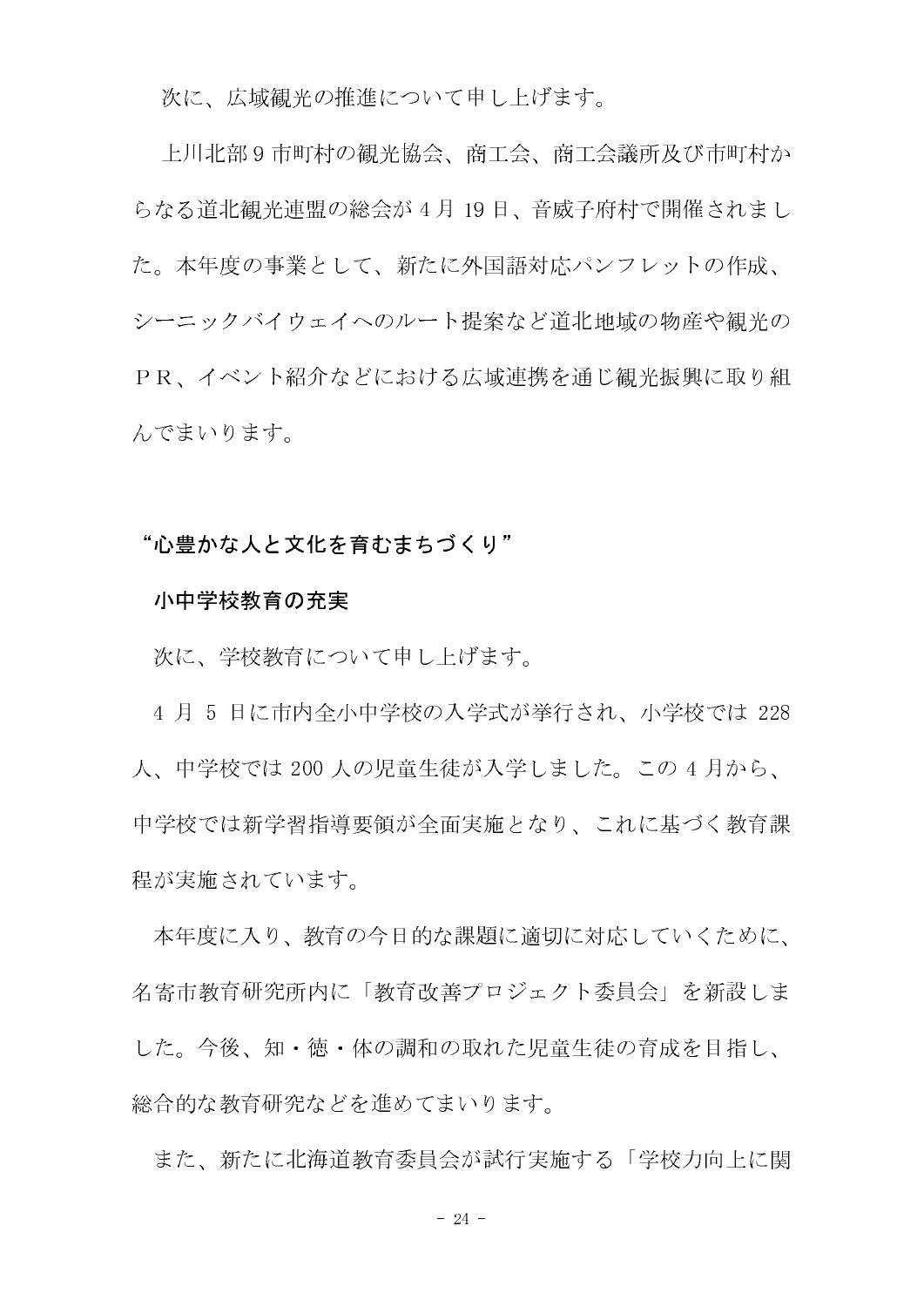する総合実践事業」の実践指定校に名寄小学校、近隣校に名寄南小 学校、名寄西小学校、風連中央小学校が選ばれました。今後、実践 指定校では、包括的な学校改善に取り組むとともに、初任者研修を 自校で実施したり、放課後の研修に近隣校の教員を受け入れたりす るなど、将来のスクールリーダーの育成が行われます。

教育改善プロジェクト委員会では、この総合実践事業と市内の小 中学校が一体となって進める学力向上の取組とを連動させながら教 育研究を進めてまいります。

名寄市立風連日進小中学校は、少子化による児童生徒の減少のた め、105年の歴史に幕を降ろすことになりました。地域から学校がな くなることは非常に悲しいことですが、地域住民の皆様のご理解に より、本年度をもって閉校します。

名寄市街地区における小学校の適正配置については、3月に名寄市 パブリック・コメント条例に基づき市民意見を募集し、4月からは関 係する小学校や通学区域の見直し対象となる町内会に対し、随時、 説明会を開催しているところです。

今後は、新校舎の建設に必要となる耐力度調査を実施するととも に、(仮称)「新校舎建設準備委員会」において基本構想を策定し、 基本設計に反映していくための検討を進めてまいります。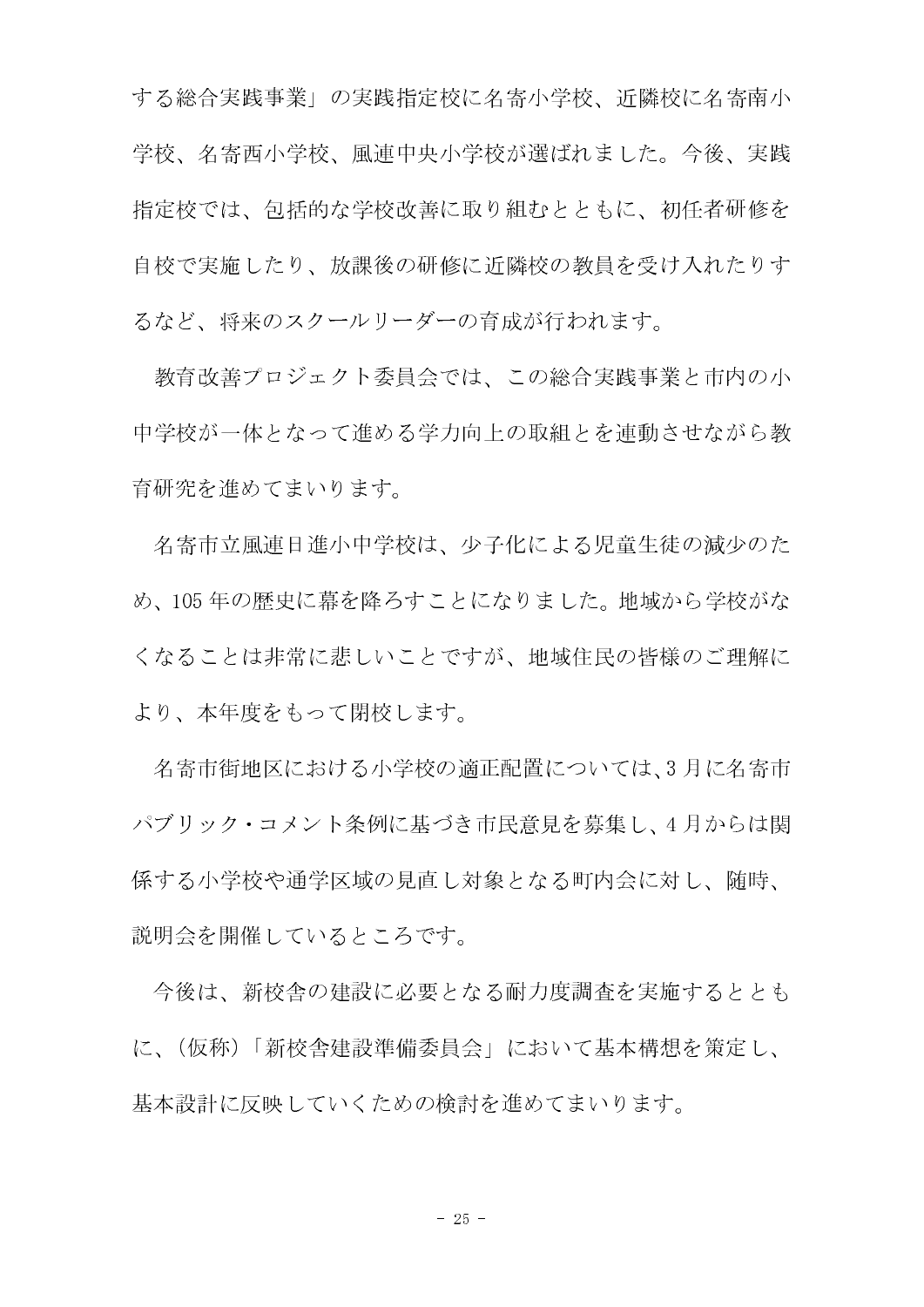# 食育の推進

次に、食育の推進について申し上げます。

学校給食センターでは、安全安心な学校給食を提供するため地場 産品を積極的に取り入れており、春先においては地元の越冬野菜を 使用するなど、地産地消の一層の推進に努めてまいります。

また、本年度においても、学校栄養教諭による指導計画のもと、 給食を通して、子どもたちへの食に関する指導の充実に取り組んで まいります。

# 生涯学習社会の形成

次に、生涯学習の推進について申し上げます。

高齢者を対象として33年目を迎える名寄ピヤシリ大学は、男性5 人、女性8人の新入生13人と9人の大学院生を、また、41年目を迎 える風連瑞生大学は、男性2人、女性3人の新入生5人と12人の大 学院生を迎え、それぞれ4月24日、27日に入学式を行いました。

新入生をはじめ在学生の皆様は、生涯学習社会を見据えた今後の 学習活動へ意欲を燃やしているところです。

また、本年度の市民講座「なよろ入門」は、「地域の良さや課題を 発見し、共通認識を持つ」をテーマとして、学習の場を提供してま いります。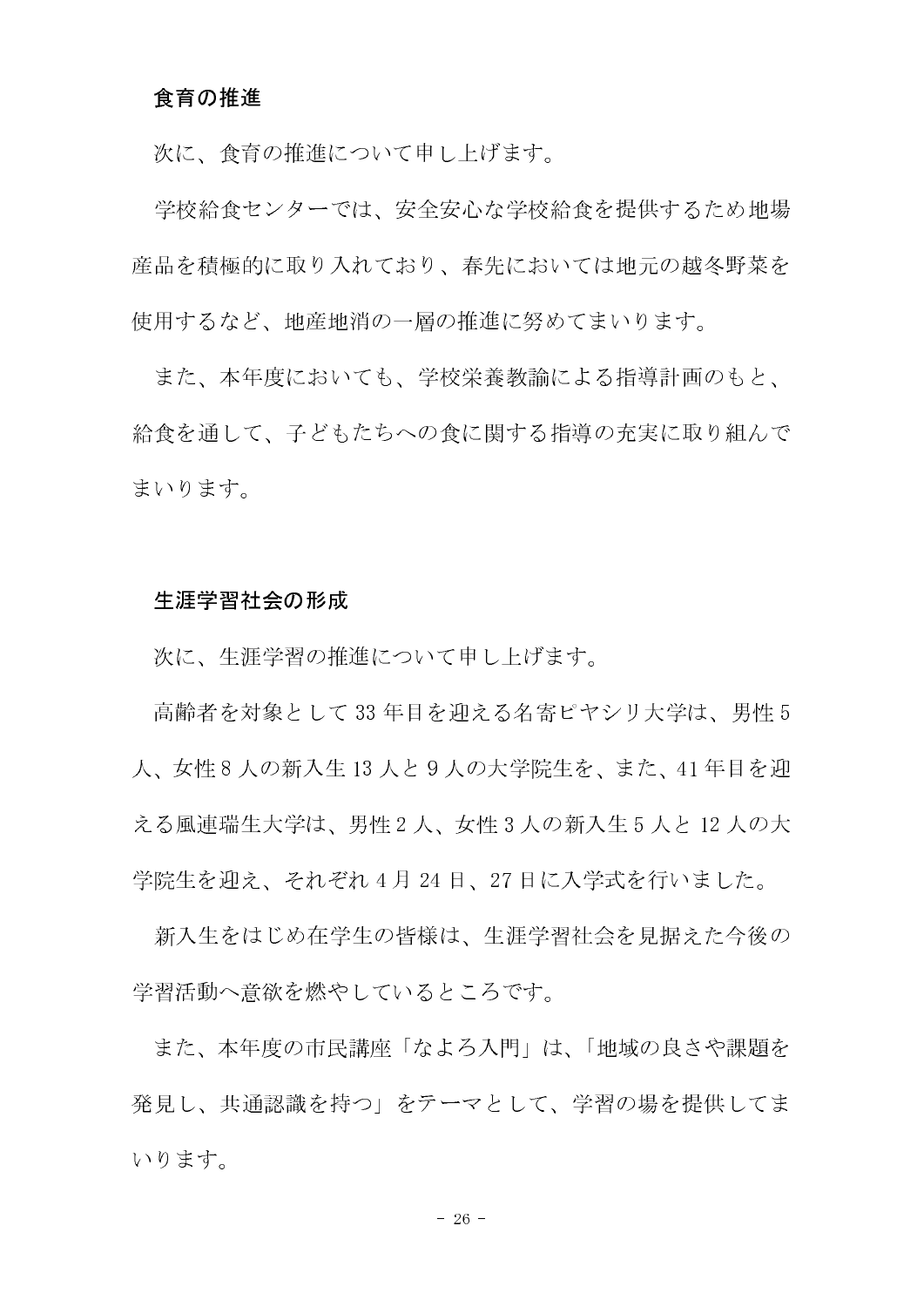次に、市立図書館について申し上げます。

市立図書館では、子どもの読書活動の推進に関する法律に基づき 策定した「名寄市子どもの読書活動推進計画」が平成23年度までの ため、第2次推進計画を策定し、各関係団体や施設などに配布しま した。

また、「子ども読書週間」の事業として、4月28日に「子ども図書 館まつり」を実施し、多くの子どもや保護者に参加いただきました。

今後も、全ての世代が、本に親しみやすい環境の提供に努めると ともに、家庭や地域における読書の推進に力を注いでまいります。

次に、なよろ市立天文台について申し上げます。

ゴールデンウィーク期間中は休館日を設けず、午前11時から開館 するとともに、プラネタリウムでは、通常3回の上映を5回に増や すなど、市内をはじめ道内外からより多くの方々にご来場いただけ るよう努めてきました。

また、本年度は大きな天文現象が続き、5月21日の金環日食では、 市内小中学校に観察用フイルムなどを配布したほか、こども未来課 による多世代間交流事業「金環日食鑑賞ツアー」のため臨時開館し、 約300人の市民が訪れました。

さらに、5月8日からはこれまで閉館日としていた火曜日を開館日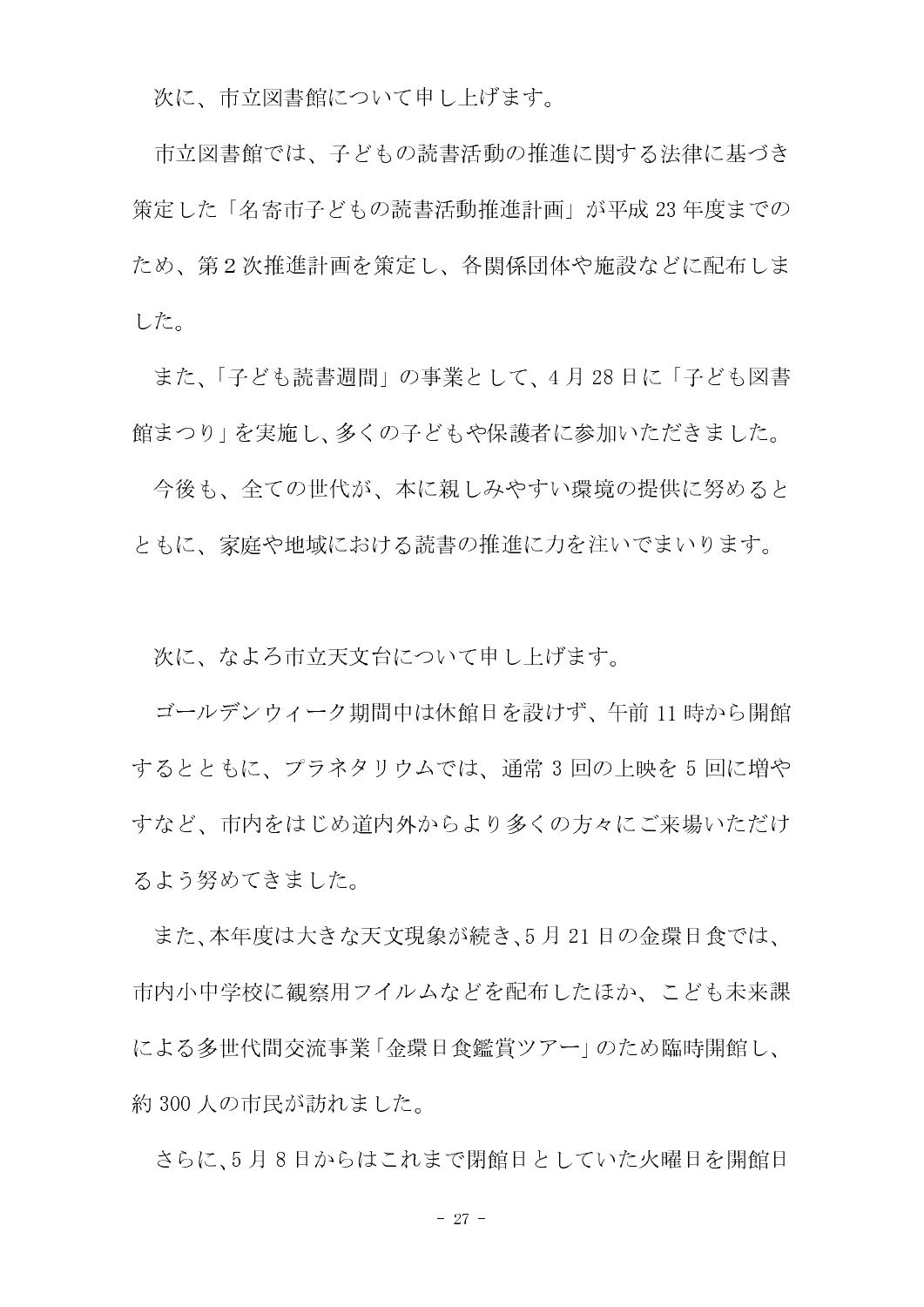としましたが、今後も、たくさんの方々に来ていただけるよう、一 層の充実を図ってまいります。

# 地域文化の継承と創造

次に、(仮称)市民ホール整備事業について申し上げます。

現在進めている基本設計において、市民、利用団体、懇話会そし て市議会議員の皆様の意見・議論を踏まえて、施設の核となるホー ル部分の座席数や客席形状について、判断させていただきました。

今後、既存施設の改修を含め、本年度中に基本設計及び実施設計 を行い、平成25年5月の本体工事着工を予定しています。

次に、北国博物館について申し上げます。

平成23年度の入館者数は、前年度を702人上回る1万2,916人と なりました。本年度は、「名寄の自然と風景」と「歴史を学ぶ」をテ ーマに地域理解を深める展示会を開催してまいります。

ゴールデンウィークは館内を開放し、9日間で延べ1,385人の入館 者がありました。期間中、名寄市立大学や名寄高校の学生ボランテ ィアの応援を受けて、木製游具やリサイクル游具、木の工作を行い ました。また、5月からの「小さな自然観察クラブ」は、28人のク ラブ員で始まりました。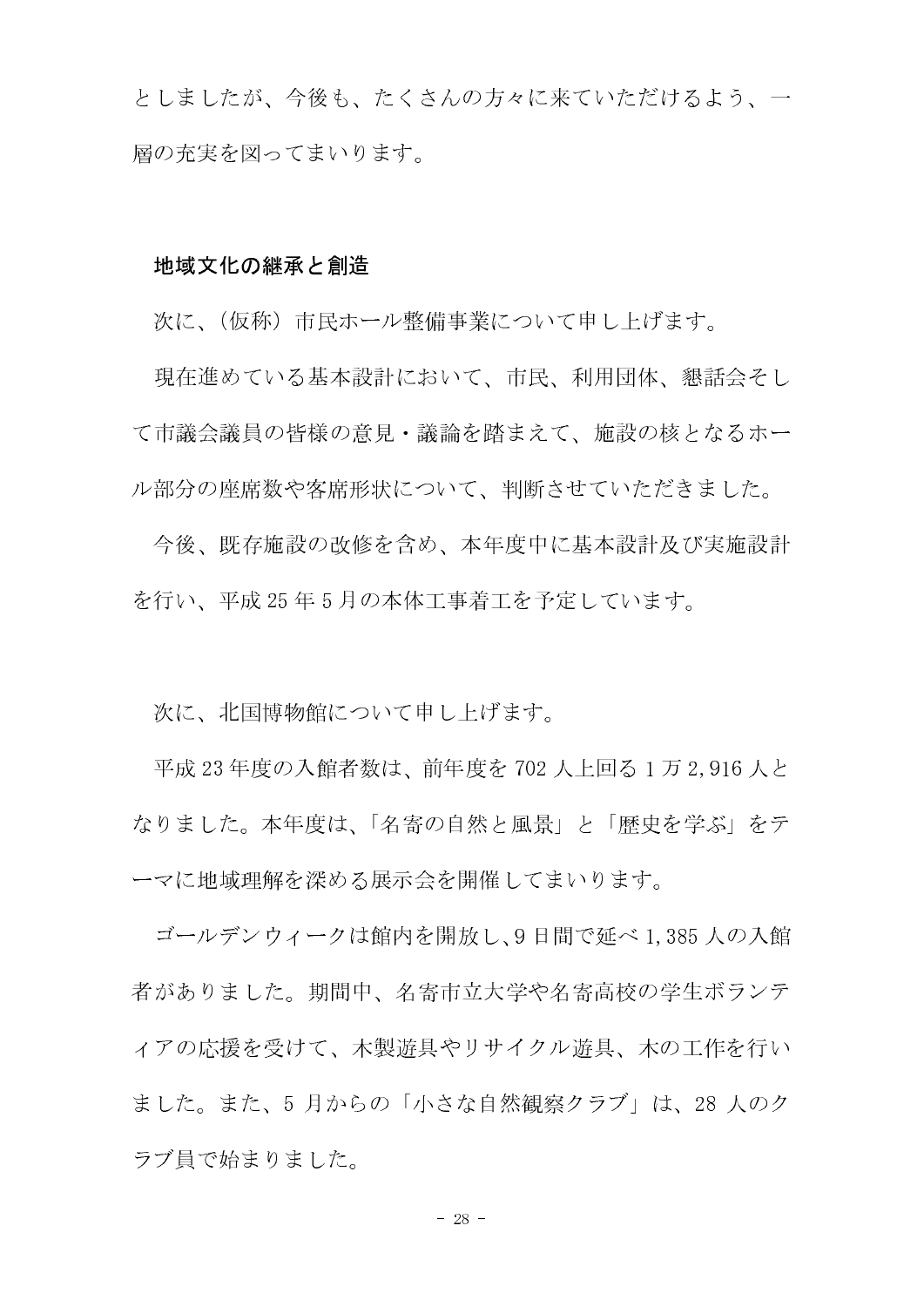進鉄道記念物に指定された、全国で唯一現存するSL排雪列車キ マロキはシートを撤去し、半年ぶりにその雄姿を現しました。

# 家庭教育の推進

次に、家庭教育の推進について申し上げます。

家庭教育学級は、父母が自主的・自発的に学習する機会の場とし て、本年度も引き続き幼稚園を主体に 3 学級開設し進めてまいりま す。

# 生涯スポーツの振興

次に、スポーツの振興について申し上げます。

憲法記念ロードレースは、本年60回を迎えた記念大会として、オ リンピック女子マラソンメダリストの有森裕子氏をゲストランナー として招聘し、5月6日になよろ健康の森陸上競技場を発着として開 催しました。

本年は、市民有志の記念事業実行委員会のご協力をいただき、前 年度比 223.2 パーセントとなる 616 人のエントリーがありました。 道内はもとより遠くは東京や広島県からも参加をいただき、参加者 はゴールを目指し、健脚を競いました。また、今回から新たに設け ました親子ペアの部には35組の参加をいただきました。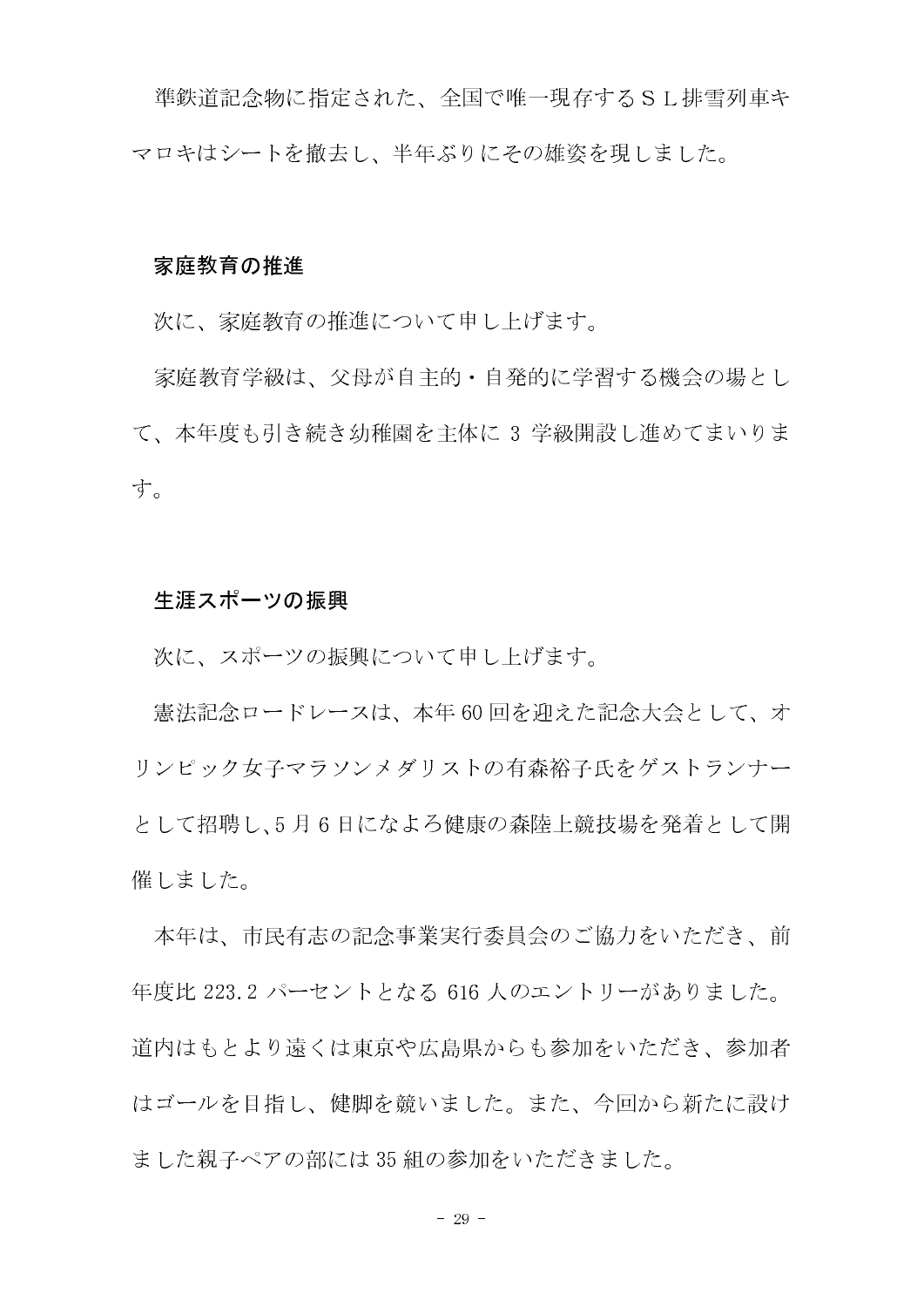# 青少年の健全育成

次に、児童館・児童クラブについて申し上げます。

名寄市児童センター・南児童クラブ・風連児童クラブでは、「児童 用図書」や「一輪車」の整備を行い、これらを活用した行事などき め細かな取組を企画してまいります。

なお、南児童クラブは77人、風連児童クラブは34人の児童登録 がありました。

次に、教育相談センターについて申し上げます。

多様化している諸問題への取組のためには、学校との連携が重要 であり、ハートダイヤル専門相談員、教育推進アドバイザーによる 小中学校訪問では、情報交換を行うとともにハートダイヤルなど、 児童生徒、保護者に対する周知などのご協力をいただいているとこ ろです。

次に、青少年センターについて申し上げます。

青少年センターでは、各町内会からの指導員によるご協力のもと、 日常の巡視活動を行っています。本年度は指導員の改選期を迎え、 推薦された66人を委嘱し、今後も、地域の中で青少年の見守りを行 ってまいります。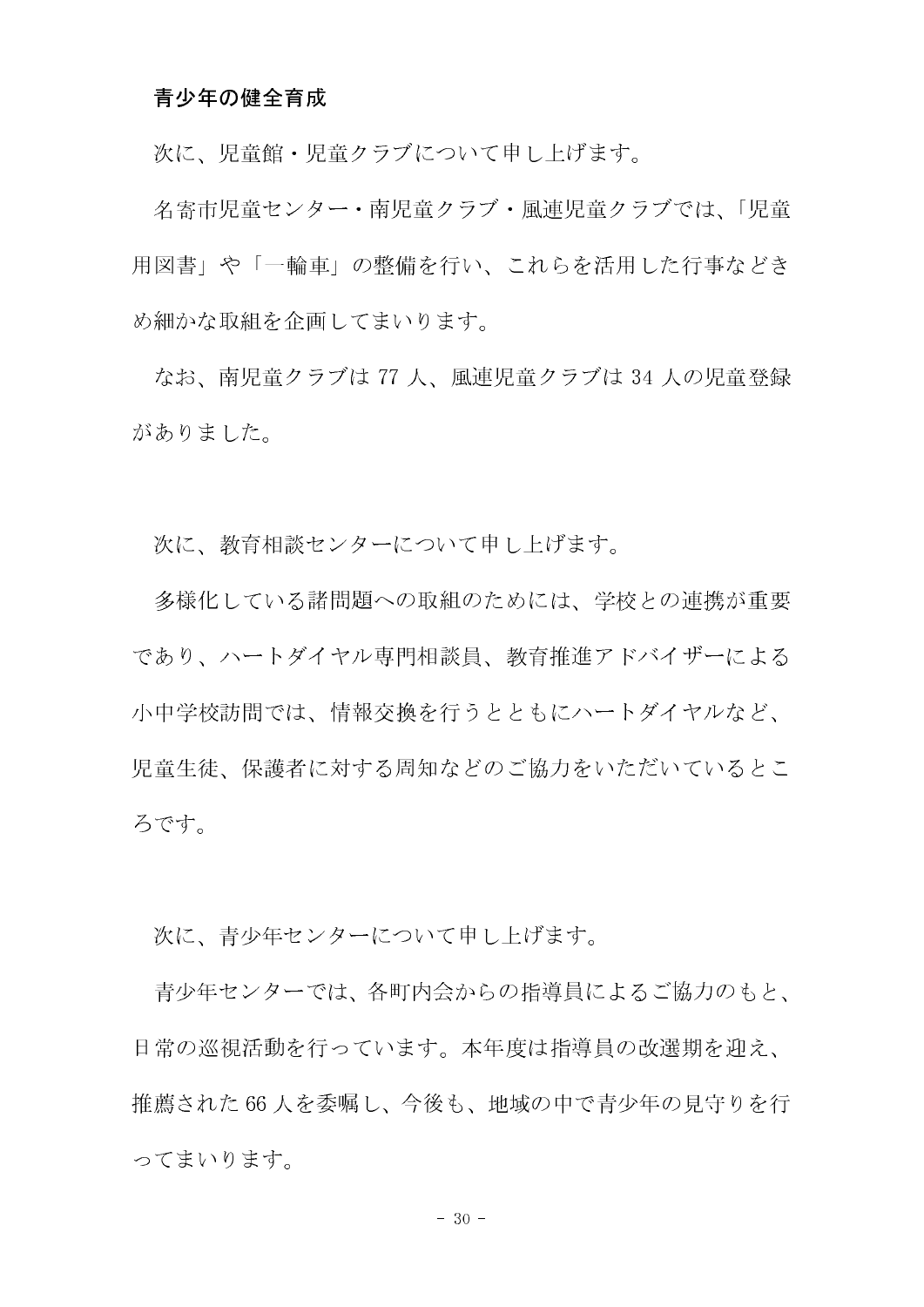放課後子ども教室については、4月25日に指導者打合せ会及び保 護者説明会を実施し、5月から市内3会場において、小中学生合わせ て25人が学んでいます。

# 大学教育の充実

次に、名寄市立大学並びに名寄市立大学短期大学部について申し 上げます。

平成 23 年度の卒業式を 3 月 14 日に挙行し、保健福祉学部栄養学 科 37 人、看護学科 53 人、社会福祉学科 55 人、計 145 人と短期大学 部児童学科56人、合わせて201人が卒業しました。

卒業生の就職状況については、就職氷河期といわれる厳しい環境 の下での就職活動となりましたが、5月1日現在の就職率は、保健福 祉学部の栄養学科では 91.2 パーセント、看護学科では 96.2 パーセ ント、社会福祉学科では 85.2 パーセント、保健福祉学部全体では 90.8 パーセントとなり、短期大学部児童学科では 100 パーセントと 両大学ともに高い就職率となりました。

また、国家試験の結果については、管理栄養士では32人が合格し、 合格率は86.5パーセントと昨年を4.4ポイント上回りましたが、新 卒の全国平均 91.6 パーセントを下回りました。看護師では 51 人が 合格し、合格率は 96.2 パーセントで全国平均 97.3 パーセントを下